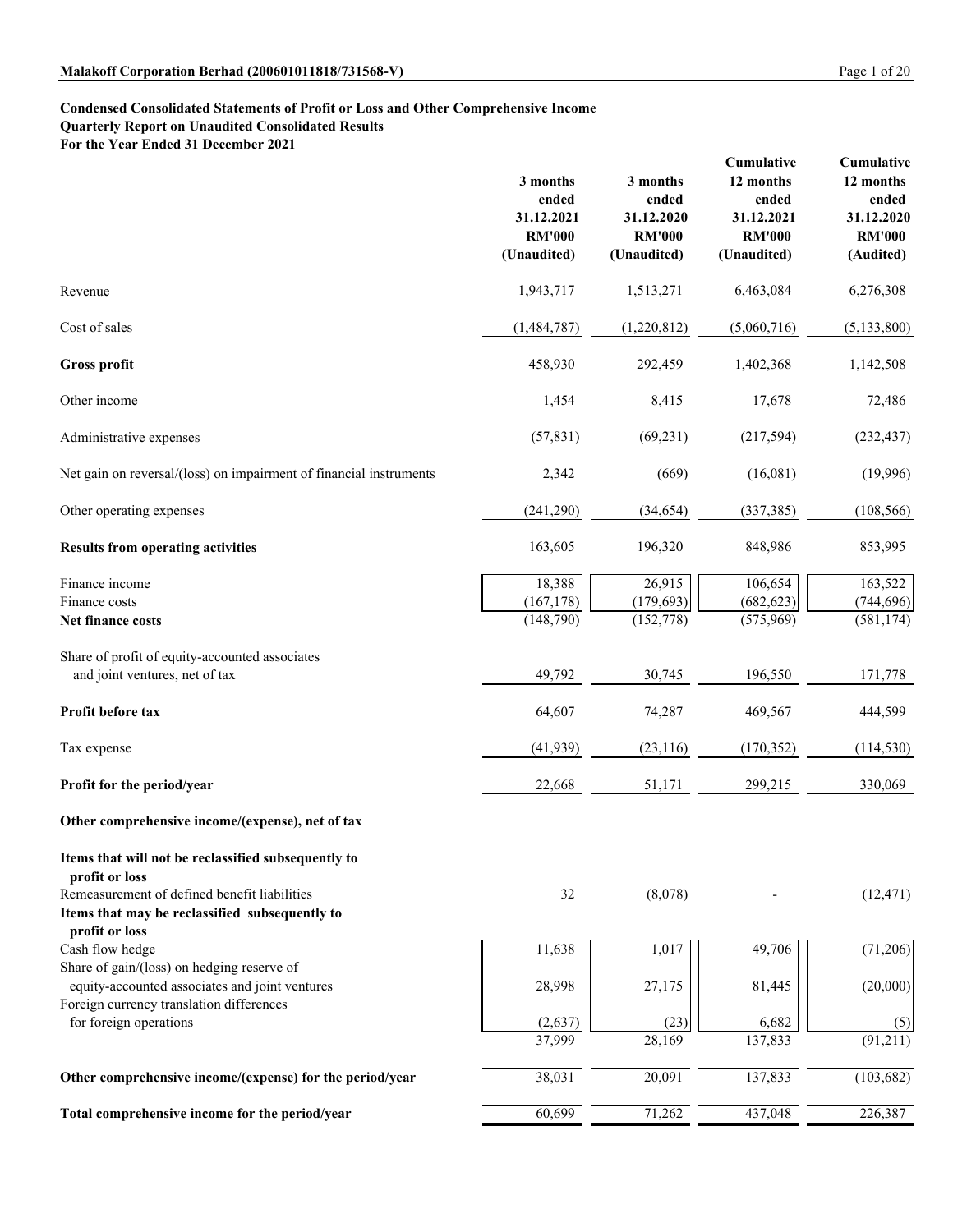#### **Condensed Consolidated Statements of Profit or Loss and Other Comprehensive Income**

**Quarterly Report on Unaudited Consolidated Results**

**For the Year Ended 31 December 2021**

|                                                | 3 months<br>ended<br>31.12.2021<br><b>RM'000</b><br>(Unaudited) | 3 months<br>ended<br>31.12.2020<br><b>RM'000</b><br>(Unaudited) | 12 months<br>ended<br>31.12.2021<br><b>RM'000</b><br>(Unaudited) | 12 months<br>ended<br>31.12.2020<br><b>RM'000</b><br>(Audited) |
|------------------------------------------------|-----------------------------------------------------------------|-----------------------------------------------------------------|------------------------------------------------------------------|----------------------------------------------------------------|
| Profit attributable to:                        |                                                                 |                                                                 |                                                                  |                                                                |
| Owners of the Company                          | 9,209                                                           | 41,642                                                          | 254,547                                                          | 286,581                                                        |
| Non-controlling interests                      | 13,459                                                          | 9,529                                                           | 44,668                                                           | 43,488                                                         |
| Profit for the period/year                     | 22,668                                                          | 51,171                                                          | 299,215                                                          | 330,069                                                        |
| Total comprehensive income attributable to:    |                                                                 |                                                                 |                                                                  |                                                                |
| Owners of the Company                          | 47,240                                                          | 61,733                                                          | 392,380                                                          | 182,899                                                        |
| Non-controlling interests                      | 13,459                                                          | 9,529                                                           | 44,668                                                           | 43,488                                                         |
| Total comprehensive income for the period/year | 60,699                                                          | 71,262                                                          | 437,048                                                          | 226,387                                                        |
| Earnings per ordinary share (sen)              |                                                                 |                                                                 |                                                                  |                                                                |
| Basic/diluted                                  | 0.19                                                            | 0.85                                                            | 5.21                                                             | 5.86                                                           |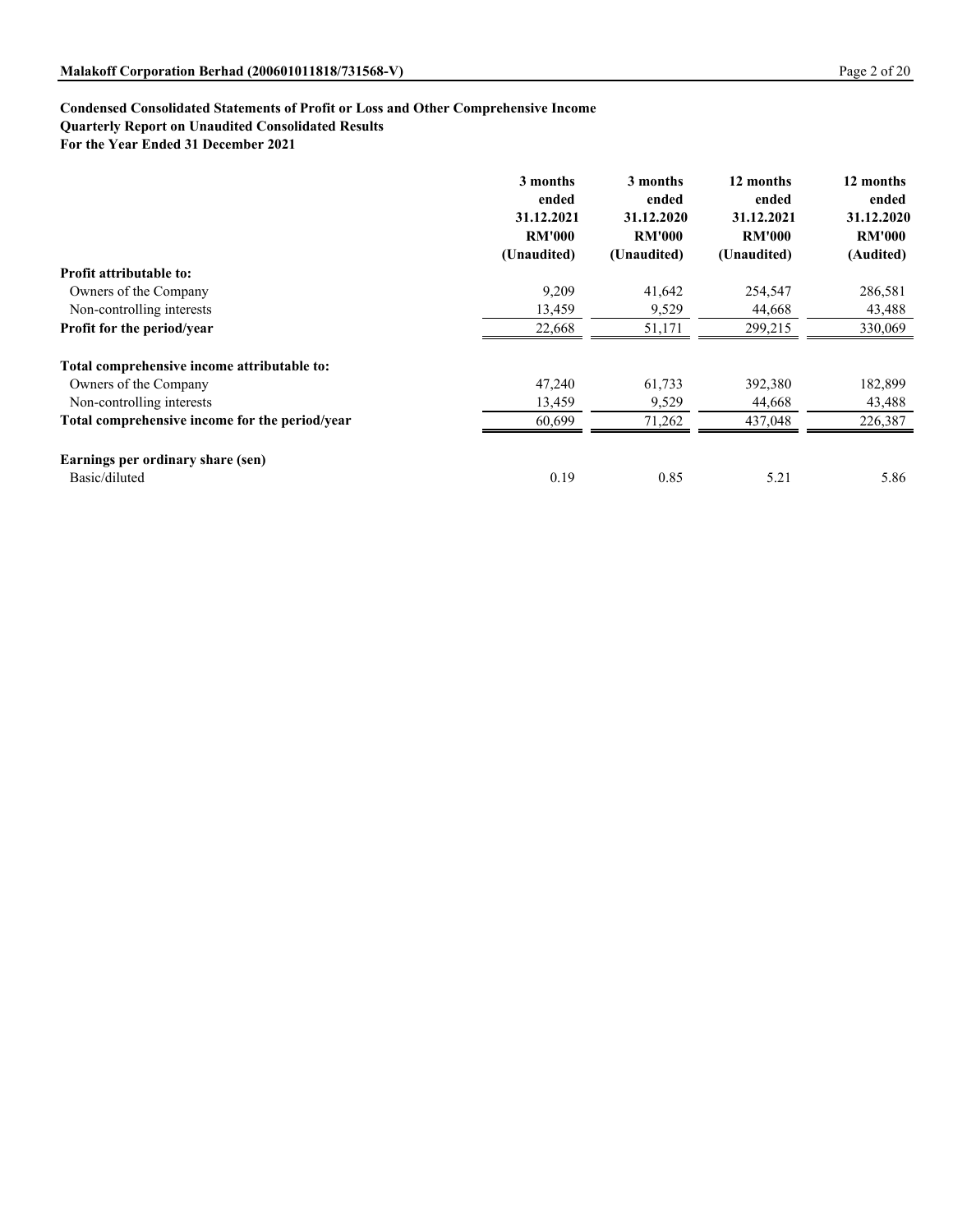# **Condensed Consolidated Statements Of Financial Position**

**As At 31 December 2021**

|                                              | As at         | As at         |
|----------------------------------------------|---------------|---------------|
|                                              | 31.12.2021    | 31.12.2020    |
|                                              | <b>RM'000</b> | <b>RM'000</b> |
|                                              | (Unaudited)   | (Audited)     |
| <b>Assets</b>                                |               |               |
| Property, plant and equipment                | 11,669,977    | 12,391,428    |
| Investment properties                        | 15,300        | 15,300        |
| Concession assets                            | 149,658       | 167,837       |
| Intangible assets                            | 2,835,597     | 3,144,168     |
| Investments in associates                    | 946,732       | 798,841       |
| Investments in joint ventures                | 776,411       | 668,364       |
| Other investments                            | 2,484         | 23,999        |
| Derivative financial assets                  | 288,680       | 231,170       |
| Trade and other receivables                  | 264,540       | 480,666       |
| Deferred tax assets                          | 211,218       | 194,583       |
| <b>Total non-current assets</b>              | 17,160,597    | 18,116,356    |
| Trade and other receivables                  | 811,073       | 884,184       |
| Inventories                                  | 843,712       | 591,799       |
| Current tax assets                           | 76,220        | 90,627        |
| Other investments                            | 2,617,093     | 3,378,157     |
| Cash and cash equivalents                    | 1,568,819     | 1,062,600     |
| Assets classified as held for sale           |               | 65,000        |
| <b>Total current assets</b>                  | 5,916,917     | 6,072,367     |
| <b>Total assets</b>                          | 23,077,514    | 24,188,723    |
| <b>Equity</b>                                |               |               |
| Share capital                                | 5,693,055     | 5,693,055     |
| Treasury shares                              | (98, 647)     | (98, 647)     |
| Reserves                                     | 199,802       | 61,969        |
| Accumulated losses                           | (405, 041)    | (348, 468)    |
| Equity attributable to owners of the Company | 5,389,169     | 5,307,909     |
| Perpetual sukuk                              | 800,000       | 800,000       |
| Non-controlling interests                    | 311,688       | 336,802       |
| <b>Total equity</b>                          | 6,500,857     | 6,444,711     |
| <b>Liabilities</b>                           |               |               |
| Loans and borrowings                         | 8,586,925     | 9,717,431     |
| Lease liabilities                            | 16,362        | 6,746         |
| Employee benefits                            | 110,331       | 100,483       |
| Provision for decommissioning cost           | 158,333       | 99,893        |
| Provision for concession assets              | 317,745       | 267,715       |
| Deferred income                              | 3,059,013     | 3,357,888     |
| Derivative financial liabilities             | 7,106         | 15,381        |
| Deferred tax liabilities                     | 1,071,225     | 1,200,943     |
| <b>Total non-current liabilities</b>         | 13,327,040    | 14,766,480    |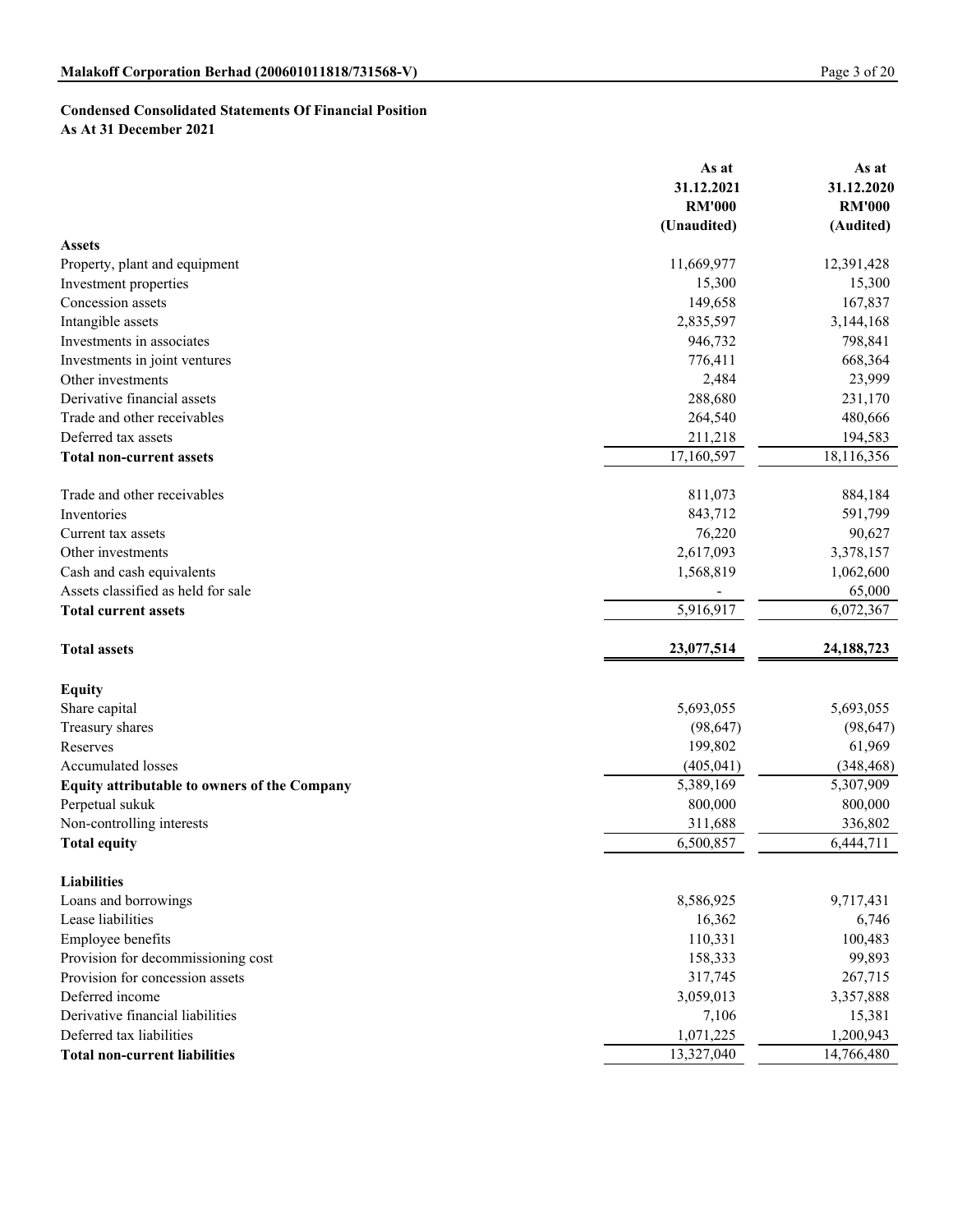# **Condensed Consolidated Statements Of Financial Position**

**As At 31 December 2021**

|                                            | As at         | As at         |
|--------------------------------------------|---------------|---------------|
|                                            | 31.12.2021    | 31.12.2020    |
|                                            | <b>RM'000</b> | <b>RM'000</b> |
|                                            | (Unaudited)   | (Audited)     |
| Trade and other payables                   | 1,499,403     | 1,360,268     |
| Current tax liabilities                    | 58,576        | 16,894        |
| Loans and borrowings                       | 1,258,843     | 1,164,663     |
| Lease liabilities                          | 7,734         | 6,616         |
| Provision for decommissioning cost         | 25,013        | 11,809        |
| Provision for concession assets            | 9,617         | 26,691        |
| Deferred income                            | 390,431       | 390,591       |
| <b>Total current liabilities</b>           | 3,249,617     | 2,977,532     |
| <b>Total liabilities</b>                   | 16,576,657    | 17,744,012    |
| <b>Total equity and liabilities</b>        | 23,077,514    | 24, 188, 723  |
|                                            |               |               |
| Net assets per share attributable to       |               |               |
| ordinary equity holders of the parent (RM) | 1.10          | 1.09          |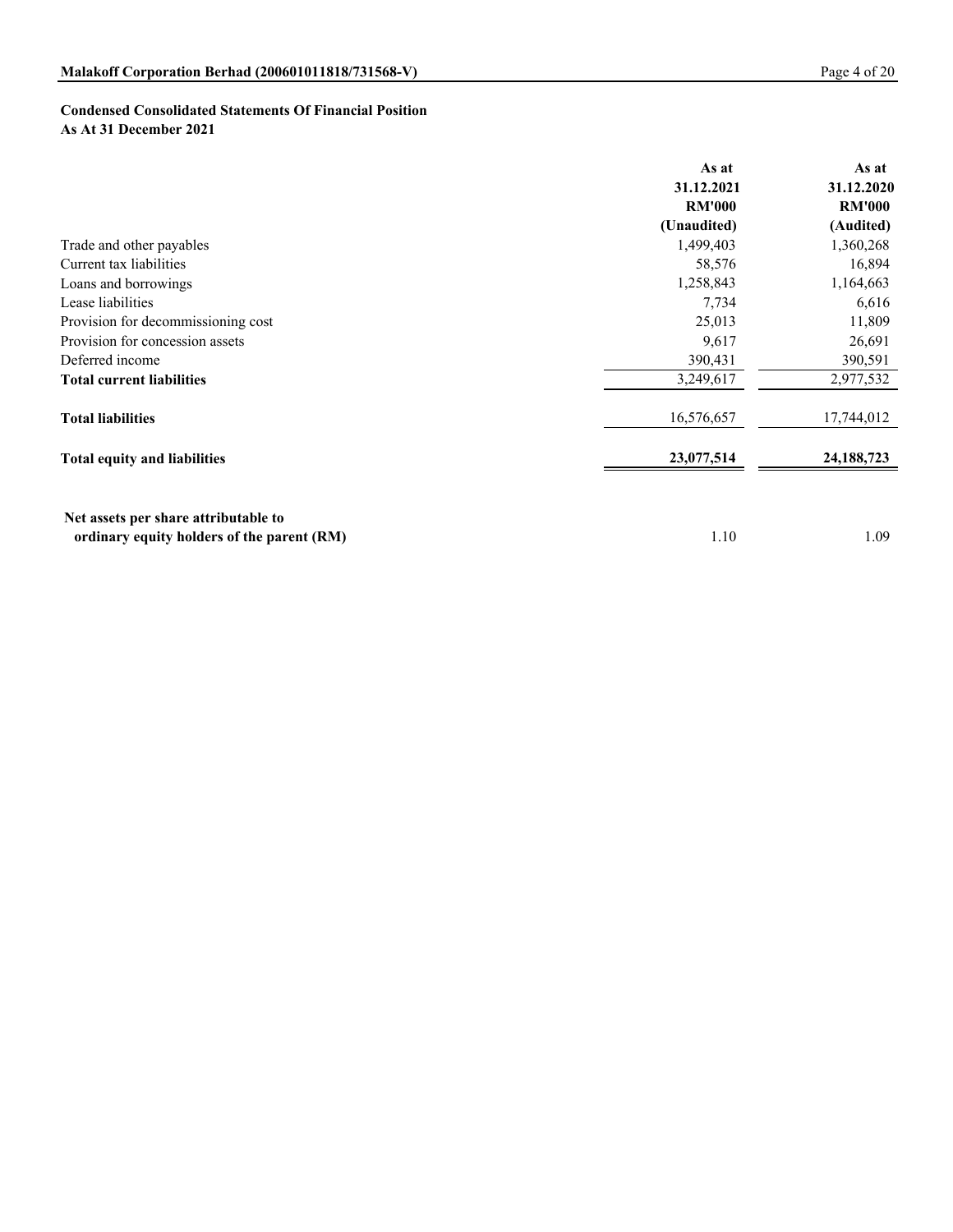#### **Malakoff Corporation Berhad (200601011818/731568-V)** Page 5 of 20

#### **Condensed Consolidated Statement of Changes in Equity For the Year Ended 31 December 2021**

|                                                | Attributable to owners of the Company -----------------/<br>Non-distributable ----------------------/<br><b>Distributable</b> |                                                   |                                     |                          |                                               |                               |                                            |                                                      |                                                |
|------------------------------------------------|-------------------------------------------------------------------------------------------------------------------------------|---------------------------------------------------|-------------------------------------|--------------------------|-----------------------------------------------|-------------------------------|--------------------------------------------|------------------------------------------------------|------------------------------------------------|
|                                                |                                                                                                                               |                                                   |                                     | <b>Reserves</b>          |                                               |                               |                                            |                                                      |                                                |
|                                                | <b>Share</b><br>Capital<br><b>RM'000</b>                                                                                      | <b>Treasury</b><br><b>Shares</b><br><b>RM'000</b> | <b>Translation</b><br><b>RM'000</b> | Hedging<br><b>RM'000</b> | Accumulated<br><b>Losses</b><br><b>RM'000</b> | <b>Total</b><br><b>RM'000</b> | Perpetual<br><b>Sukuk</b><br><b>RM'000</b> | Non-controlling<br><b>Interests</b><br><b>RM'000</b> | <b>Total</b><br><b>Equity</b><br><b>RM'000</b> |
| At 1 January 2021                              | 5,693,055                                                                                                                     | (98, 647)                                         | (12,657)                            | 74,626                   | (348, 468)                                    | 5,307,909                     | 800,000                                    | 336,802                                              | 6,444,711                                      |
| Foreign currency translation                   |                                                                                                                               |                                                   |                                     |                          |                                               |                               |                                            |                                                      |                                                |
| differences for foreign operations             |                                                                                                                               |                                                   | 6,682                               |                          |                                               | 6,682                         |                                            |                                                      | 6,682                                          |
| Cash flow hedge                                |                                                                                                                               |                                                   | $\overline{\phantom{a}}$            | 49,706                   |                                               | 49,706                        |                                            |                                                      | 49,706                                         |
| Share of gain on hedging reserve of            |                                                                                                                               |                                                   |                                     |                          |                                               |                               |                                            |                                                      |                                                |
| equity-accounted associates and joint ventures |                                                                                                                               |                                                   |                                     | 81,445                   | $\overline{\phantom{a}}$                      | 81,445                        | $\overline{\phantom{a}}$                   |                                                      | 81,445                                         |
| Other comprehensive income for the year        |                                                                                                                               |                                                   | 6,682                               | 131,151                  | $\blacksquare$                                | 137,833                       |                                            | $\overline{\phantom{a}}$                             | 137,833                                        |
| Profit for the year                            |                                                                                                                               |                                                   |                                     |                          | 254,547                                       | 254,547                       |                                            | 44,668                                               | 299,215                                        |
| Comprehensive income for the year              |                                                                                                                               |                                                   | 6,682                               | 131,151                  | 254,547                                       | 392,380                       |                                            | 44,668                                               | 437,048                                        |
| Profit distribution of perpetual sukuk         |                                                                                                                               |                                                   |                                     |                          | (47,200)                                      | (47,200)                      |                                            |                                                      | (47,200)                                       |
| Disposal of subsidiaries                       |                                                                                                                               |                                                   |                                     |                          |                                               |                               |                                            | (703)                                                | (703)                                          |
| Changes in ownership interest in subsidiaries  |                                                                                                                               |                                                   |                                     |                          | (22)                                          | (22)                          |                                            | (370)                                                | (392)                                          |
| Dividends to owners of the Company             |                                                                                                                               |                                                   |                                     |                          | (263, 898)                                    | (263, 898)                    |                                            |                                                      | (263, 898)                                     |
| Dividends to non-controlling interests         |                                                                                                                               |                                                   |                                     |                          |                                               |                               |                                            | (63, 619)                                            | (63, 619)                                      |
| Redemption of preference shares                |                                                                                                                               |                                                   |                                     |                          |                                               |                               |                                            |                                                      |                                                |
| to non-controlling interests                   |                                                                                                                               |                                                   |                                     |                          |                                               |                               |                                            | (5,090)                                              | (5,090)                                        |
| Total distribution to owners                   |                                                                                                                               |                                                   | $\overline{\phantom{a}}$            |                          | (263, 898)                                    | (263, 898)                    |                                            | (68,709)                                             | (332,607)                                      |
| At 31 December 2021                            | 5,693,055                                                                                                                     | (98, 647)                                         | (5,975)                             | 205,777                  | (405, 041)                                    | 5,389,169                     | 800,000                                    | 311,688                                              | 6,500,857                                      |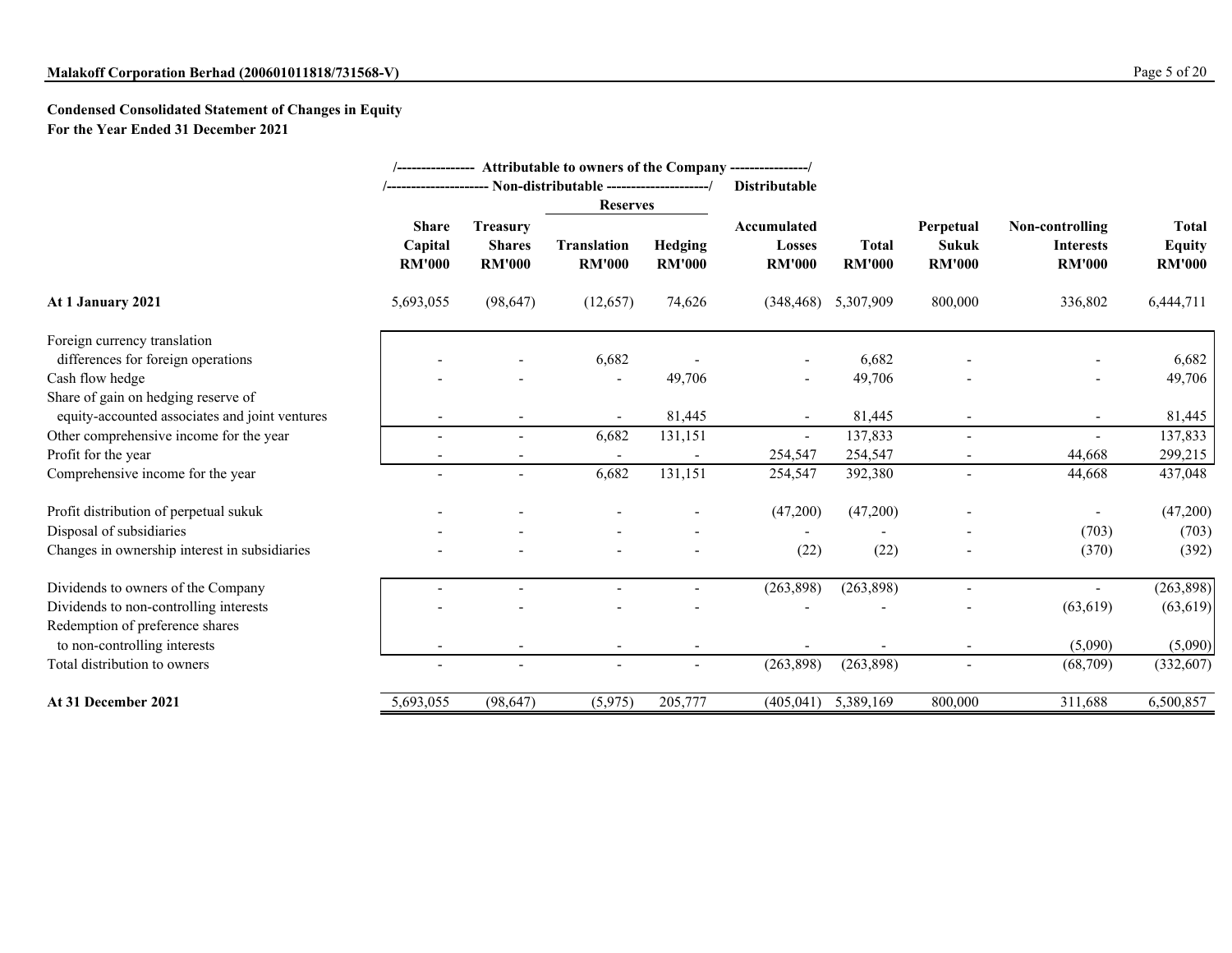#### **Malakoff Corporation Berhad (200601011818/731568-V)** Page 6 of 20

#### **Condensed Consolidated Statement of Changes in Equity For the Year Ended 31 December 2021**

|                                                                                       |                                          |                                                   | Attributable to owners of the Company ----------------/        |                          |                                        |                               |                                            |                                                      |                                                |
|---------------------------------------------------------------------------------------|------------------------------------------|---------------------------------------------------|----------------------------------------------------------------|--------------------------|----------------------------------------|-------------------------------|--------------------------------------------|------------------------------------------------------|------------------------------------------------|
|                                                                                       |                                          |                                                   | -- Non-distributable ---------------------/<br><b>Reserves</b> |                          | <b>Distributable</b>                   |                               |                                            |                                                      |                                                |
|                                                                                       | <b>Share</b><br>Capital<br><b>RM'000</b> | <b>Treasury</b><br><b>Shares</b><br><b>RM'000</b> | <b>Translation</b><br><b>RM'000</b>                            | Hedging<br><b>RM'000</b> | Accumulated<br>Losses<br><b>RM'000</b> | <b>Total</b><br><b>RM'000</b> | Perpetual<br><b>Sukuk</b><br><b>RM'000</b> | Non-controlling<br><b>Interests</b><br><b>RM'000</b> | <b>Total</b><br><b>Equity</b><br><b>RM'000</b> |
| At 1 January 2020                                                                     | 5,693,055                                | (98, 647)                                         | (12, 652)                                                      | 165,832                  | (237, 857)                             | 5,509,731                     | 800,000                                    | 365,516                                              | 6,675,247                                      |
| Remeasurement of defined benefit liabilities<br>Foreign currency translation          |                                          |                                                   |                                                                |                          | (12, 471)                              | (12, 471)                     |                                            |                                                      | (12, 471)                                      |
| differences for foreign operations                                                    |                                          |                                                   | (5)                                                            |                          |                                        | (5)                           |                                            |                                                      | (5)                                            |
| Cash flow hedge                                                                       |                                          |                                                   | $\blacksquare$                                                 | (71,206)                 | $\overline{\phantom{a}}$               | (71,206)                      |                                            |                                                      | (71,206)                                       |
| Share of loss on hedging reserve of<br>equity-accounted associates and joint ventures |                                          |                                                   |                                                                | (20,000)                 |                                        | (20,000)                      |                                            |                                                      | (20,000)                                       |
| Other comprehensive expense for the year                                              |                                          |                                                   | (5)                                                            | (91,206)                 | (12, 471)                              | (103, 682)                    |                                            |                                                      | (103, 682)                                     |
| Profit for the year                                                                   |                                          |                                                   |                                                                |                          | 286,581                                | 286,581                       |                                            | 43,488                                               | 330,069                                        |
| Comprehensive (expense)/income for the year                                           |                                          |                                                   | (5)                                                            | (91,206)                 | 274,110                                | 182,899                       |                                            | 43,488                                               | 226,387                                        |
| Profit distribution of perpetual sukuk                                                |                                          |                                                   |                                                                |                          | (47, 032)                              | (47, 032)                     |                                            |                                                      | (47, 032)                                      |
| Incorporation of a subsidiary                                                         |                                          |                                                   |                                                                |                          |                                        |                               |                                            | 685                                                  | 685                                            |
| Dividends to owners of the Company                                                    |                                          |                                                   |                                                                |                          | (337, 689)                             | (337, 689)                    |                                            | $\blacksquare$                                       | (337, 689)                                     |
| Dividends to non-controlling interests                                                |                                          |                                                   |                                                                |                          |                                        |                               |                                            | (66, 510)                                            | (66, 510)                                      |
| Redemption of preference shares<br>to non-controlling interests                       |                                          |                                                   |                                                                |                          |                                        |                               |                                            | (6,377)                                              | (6,377)                                        |
| Total distribution to owners                                                          |                                          |                                                   |                                                                |                          | (337, 689)                             | (337, 689)                    |                                            | (72, 887)                                            | (410, 576)                                     |
| At 31 December 2020                                                                   | 5,693,055                                | (98, 647)                                         | (12, 657)                                                      | 74,626                   | (348, 468)                             | 5,307,909                     | 800,000                                    | 336,802                                              | 6,444,711                                      |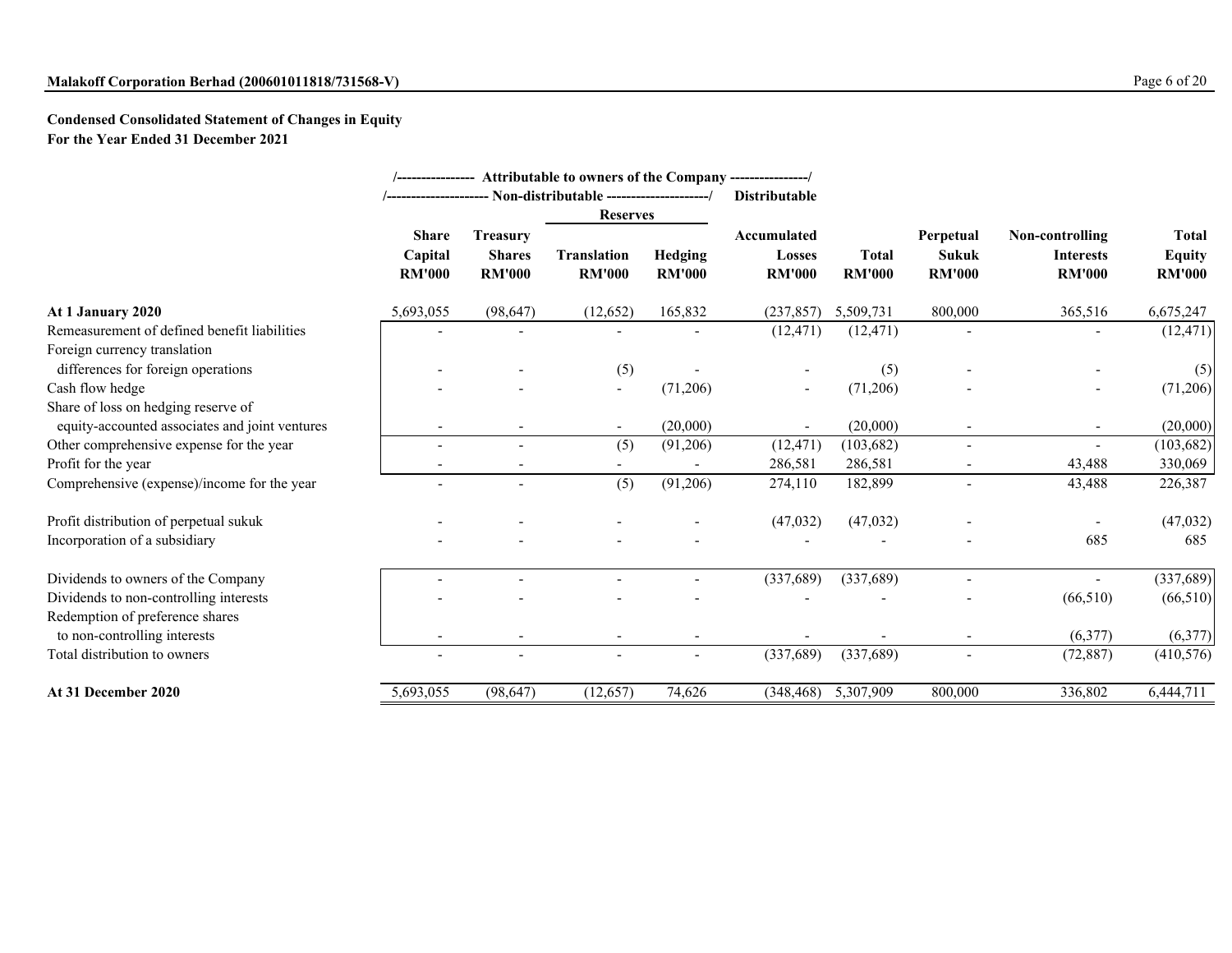#### **Condensed Consolidated Statements Of Cash Flows For the Year Ended 31 December 2021**

|                                                                        | 12 months     | 12 months                |
|------------------------------------------------------------------------|---------------|--------------------------|
|                                                                        | ended         | ended                    |
|                                                                        | 31.12.2021    | 31.12.2020               |
|                                                                        | <b>RM'000</b> | <b>RM'000</b>            |
|                                                                        | (Unaudited)   | (Audited)                |
| Cash flows from operating activities                                   |               |                          |
| Profit before tax                                                      | 469,567       | 444,599                  |
| <b>Adjustments for:</b>                                                |               |                          |
| Non cash-items                                                         | 1,551,533     | 1,315,018                |
| Finance costs                                                          | 682,623       | 744,696                  |
| Finance income                                                         | (106, 654)    | (163, 522)               |
| Share of profit of equity-accounted associates                         |               |                          |
| and joint ventures, net of tax                                         | (196, 550)    | (171, 778)               |
| Operating profit before changes in working capital                     | 2,400,519     | 2,169,013                |
| Changes in working capital:                                            |               |                          |
| Net change in current assets                                           | (369, 958)    | 716,743                  |
| Net change in current liabilities                                      | 232,954       | (253, 419)               |
| Net change in non-current liabilities                                  | (254, 118)    | (293, 553)               |
| <b>Cash generated from operations</b>                                  | 2,009,397     | 2,338,784                |
| Tax paid, net                                                          | (262, 505)    | (284, 497)               |
| Net cash from operating activities                                     | 1,746,892     | 2,054,287                |
| Cash flows from investing activities                                   |               |                          |
| Change in other investments                                            | 761,064       | (868, 681)               |
| Disposal of subsidiaries, net of cash and cash equivalents disposed    | (6)           |                          |
| Dividends received from associates                                     | 6,292         | 10,761                   |
| Dividends received from joint ventures                                 | 38,510        | 35,889                   |
| Interest received                                                      | 123,131       | 159,471                  |
| Other investment in redeemable cumulative convertible preference share |               | (2,484)                  |
| Purchase of property, plant and equipment                              | (165, 573)    | (402, 783)               |
| Purchase of concession assets                                          | (1, 549)      | (6, 447)                 |
| Proceeds from disposal of property, plant and equipment                | 78,420        | 550                      |
| Net cash from/(used in) investing activities                           | 840,289       | $\overline{(1,073,724)}$ |
| <b>Cash flows from financing activities</b>                            |               |                          |
| Acquisition of non-controlling interest                                | (392)         |                          |
| Distribution to perpetual sukuk holder                                 | (47,200)      | (47, 032)                |
| Dividends paid to owners of the Company                                | (263,898)     | (337,689)                |
| Dividends paid to non-controlling interests                            | (63, 619)     | (66, 510)                |
| Redemption of preference shares to non-controlling interests           | (5,090)       | (6,377)                  |
| Interest paid                                                          | (548, 111)    | (650, 787)               |
| Proceeds from issuance of shares to non-controlling interests          |               | 685                      |
| Proceeds from borrowings                                               | 2,970,000     |                          |
| Repayment of borrowings                                                | (4,112,005)   | (1,541,790)              |
| Payment of lease liabilities                                           | (10, 647)     | (13, 852)                |
| Net cash used in financing activities                                  | (2,080,962)   | (2,663,352)              |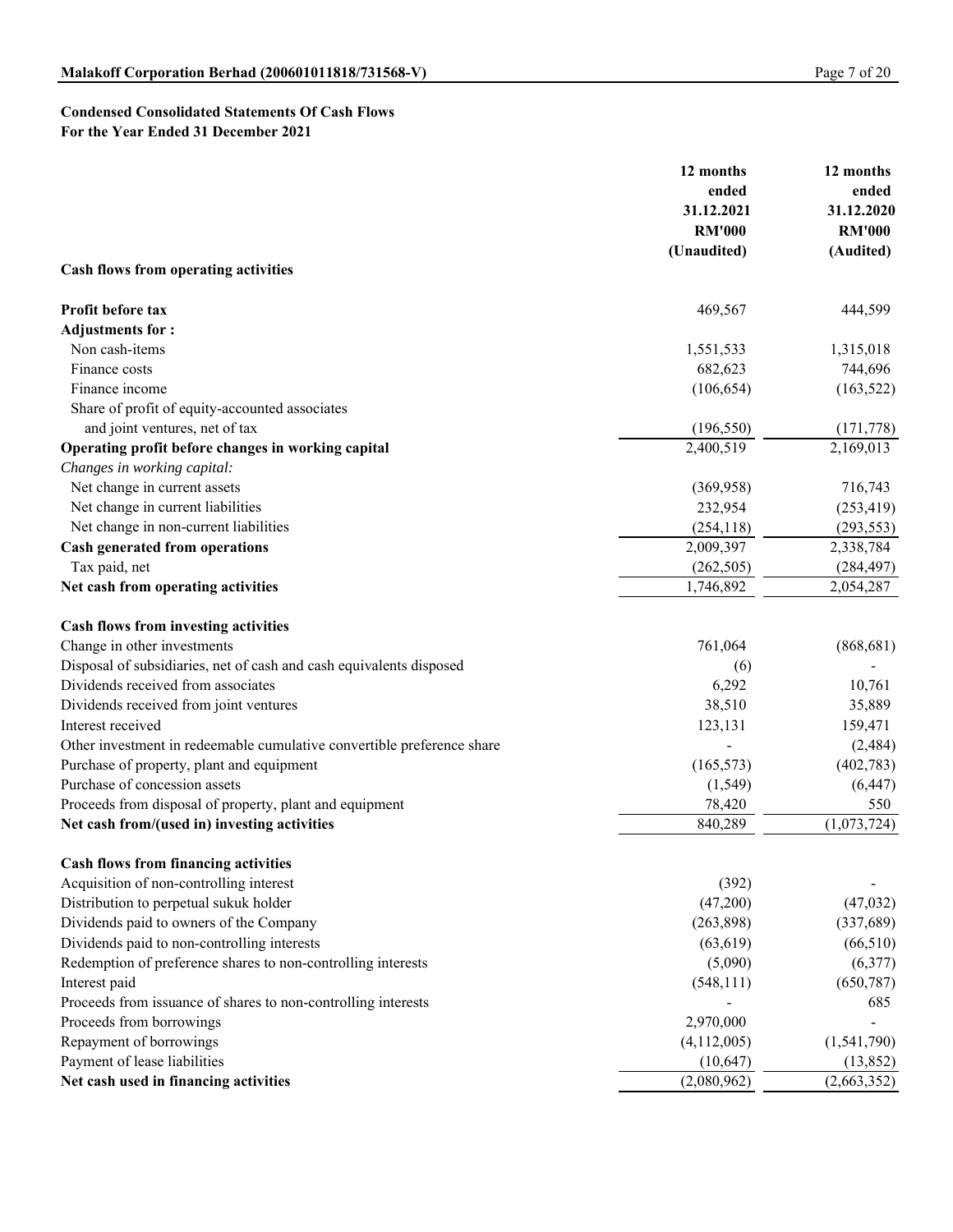#### **Condensed Consolidated Statements Of Cash Flows For the Year Ended 31 December 2021**

|                                                              | 12 months     | 12 months     |
|--------------------------------------------------------------|---------------|---------------|
|                                                              | ended         | ended         |
|                                                              | 31.12.2021    | 31.12.2020    |
|                                                              | <b>RM'000</b> | <b>RM'000</b> |
|                                                              | (Unaudited)   | (Audited)     |
| Net increase/(decrease) in cash and cash equivalents         | 506,219       | (1,682,789)   |
| Cash and cash equivalents at beginning of the year           | 1,062,600     | 2,745,389     |
| Cash and cash equivalents at end of the year                 | 1.568.819     | 1,062,600     |
| Cash and cash equivalents comprise :                         |               |               |
| Cash and bank balances                                       | 679,958       | 404,565       |
| Deposits with licensed banks and other licensed corporations | 888,861       | 658,035       |
|                                                              | 1,568,819     | 1.062.600     |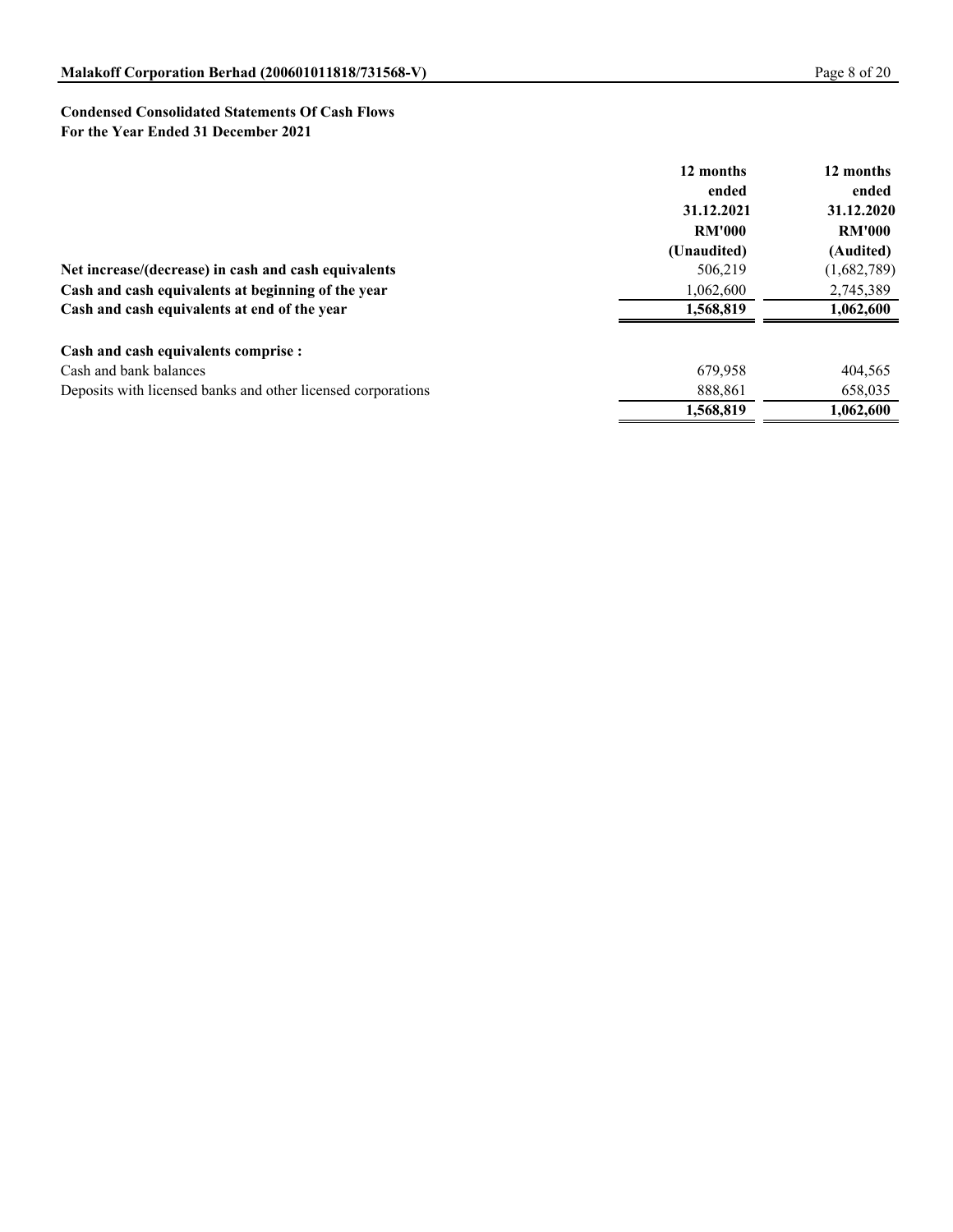#### **Notes to the interim financial statements**

#### **1. Basis of preparation**

The interim financial statements are unaudited and have been prepared in accordance with Malaysian Financial Reporting Standards ("MFRS") 134, *Interim Financial Reporting* and Appendix 9B (Part A) of the Listing Requirements of Bursa Malaysia Securities Berhad. The interim financial statements should be read in conjunction with the Group's annual audited financial statements for the financial year ended 31 December 2020 and the accompanying explanatory notes attached to the interim financial statements.

The audited financial statements of the Group for the financial year ended 31 December 2020 were prepared in accordance with MFRS, International Financial Reporting Standards and the requirements of the Companies Act 2016 in Malaysia.

The significant accounting policies adopted in these interim financial statements are consistent with those adopted in the annual audited financial statements for the financial year ended 31 December 2020, except the Group adopted the following Amendments to MFRSs effective for annual periods beginning on or after 1 January 2021 as follows:

- Amendments to MFRS 9, *Financial Instruments*
- Amendments to MFRS 139, *Financial Instruments: Recognition and Measurement*
- Amendments to MFRS 7, *Financial Instruments: Disclosures*
- Amendments to MFRS 16, *Leases Interest Rate Benchmark Reform Phase 2*

The Group has early adopted the Amendments to MFRS 16, *Leases – Covid-19-Related Rent Concessions beyond 30 June 2021* which is effective for annual period beginning on or after 1 April 2021.

The adoption of the above did not have any material impact on the financial statements of the Group.

#### **2. Audit qualification**

The report of the auditors on the Group's financial statements for the financial year ended 31 December 2020 was not subject to any qualification.

#### **3. Seasonal or cyclical factors**

The Group's operations have not been affected by seasonal or cyclical factors.

#### **4. Unusual items**

 There was no unusual item affecting assets, liabilities, equity, net income or cash flows of the Group during the current quarter under review because of its nature, size and incidence.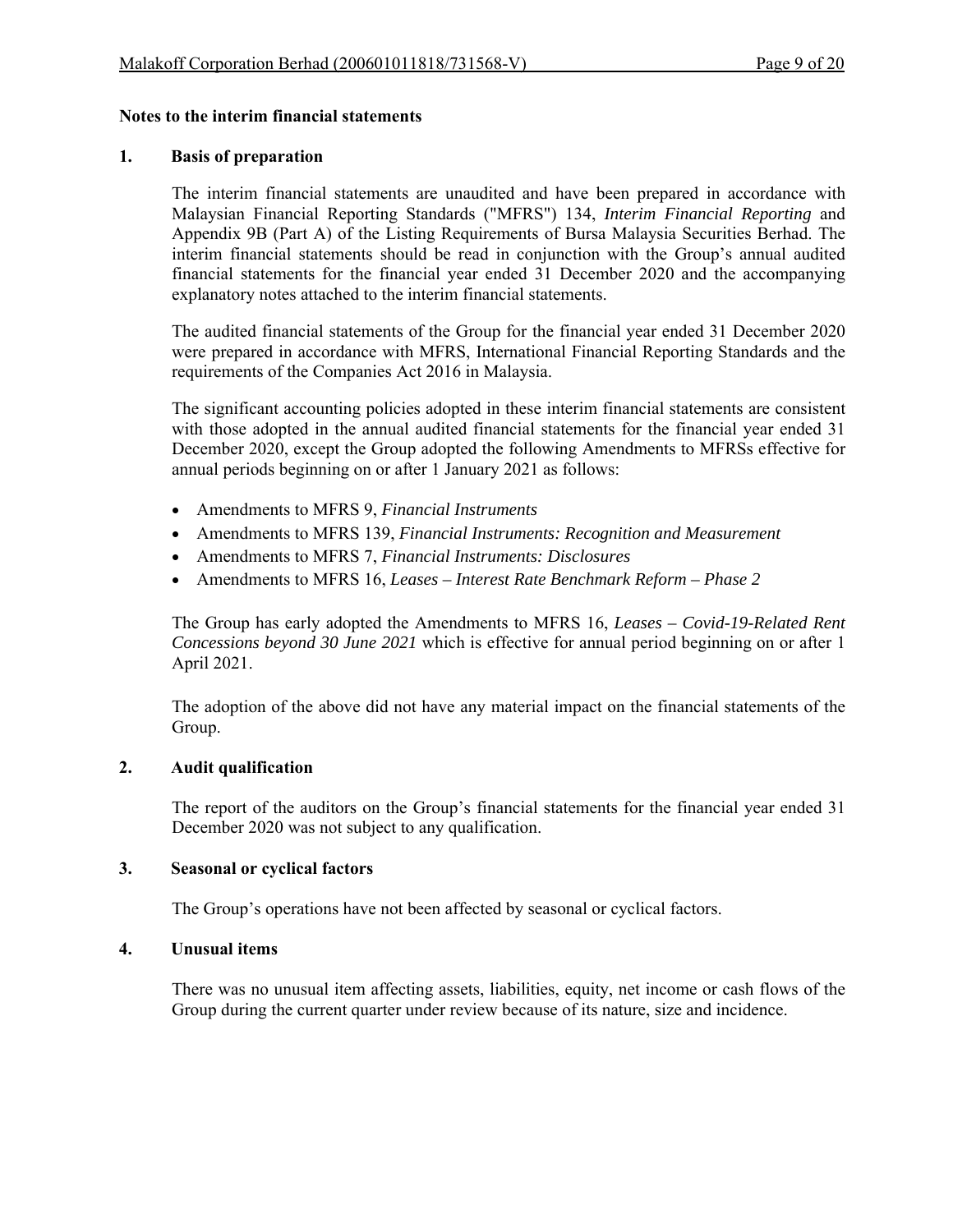#### **5. Changes in estimates**

During the current quarter under review, the Group engaged an independent valuer to perform reassessments on the decommissioning costs for the gas power plants to reflect the prevailing market and risk specific to the liability given that the Power Purchase Agreements are nearing expiry.

Pursuant to the above exercise and in accordance with MFRS 137, *Provision, Contingent Liabilities and Contingent Assets*, the Group recognised an increase of RM51.0 million in the estimated costs of the decommissioning for the gas power plants. The change in estimates resulted in an additional depreciation charges and finance costs of RM8.1 million and RM0.9 million, respectively for the quarter ended 31 December 2021.

Save as disclosed above, there was no material change in financial estimates that could materially affect the current interim results.

#### **6. Debt and equity securities**

There was no issuance, cancellation, repurchase, resale and repayment of debt and equity securities during the current quarter except for the scheduled repayment of Malakoff Power Berhad ("MPB") sukuk programme of RM500.0 million.

#### **7. Dividends paid**

Since the end of previous financial year, the Company paid:

- i. A final dividend of 2.30 sen per ordinary share on 4,886,961,300 ordinary shares in issue, totalling RM112,401,110 in respect of the financial year ended 31 December 2020 on 18 June 2021.
- ii. An interim dividend of 3.10 sen per ordinary share on 4,886,961,300 ordinary shares in issue, totalling RM151,496,600 in respect of the financial year ended 31 December 2021 on 20 October 2021.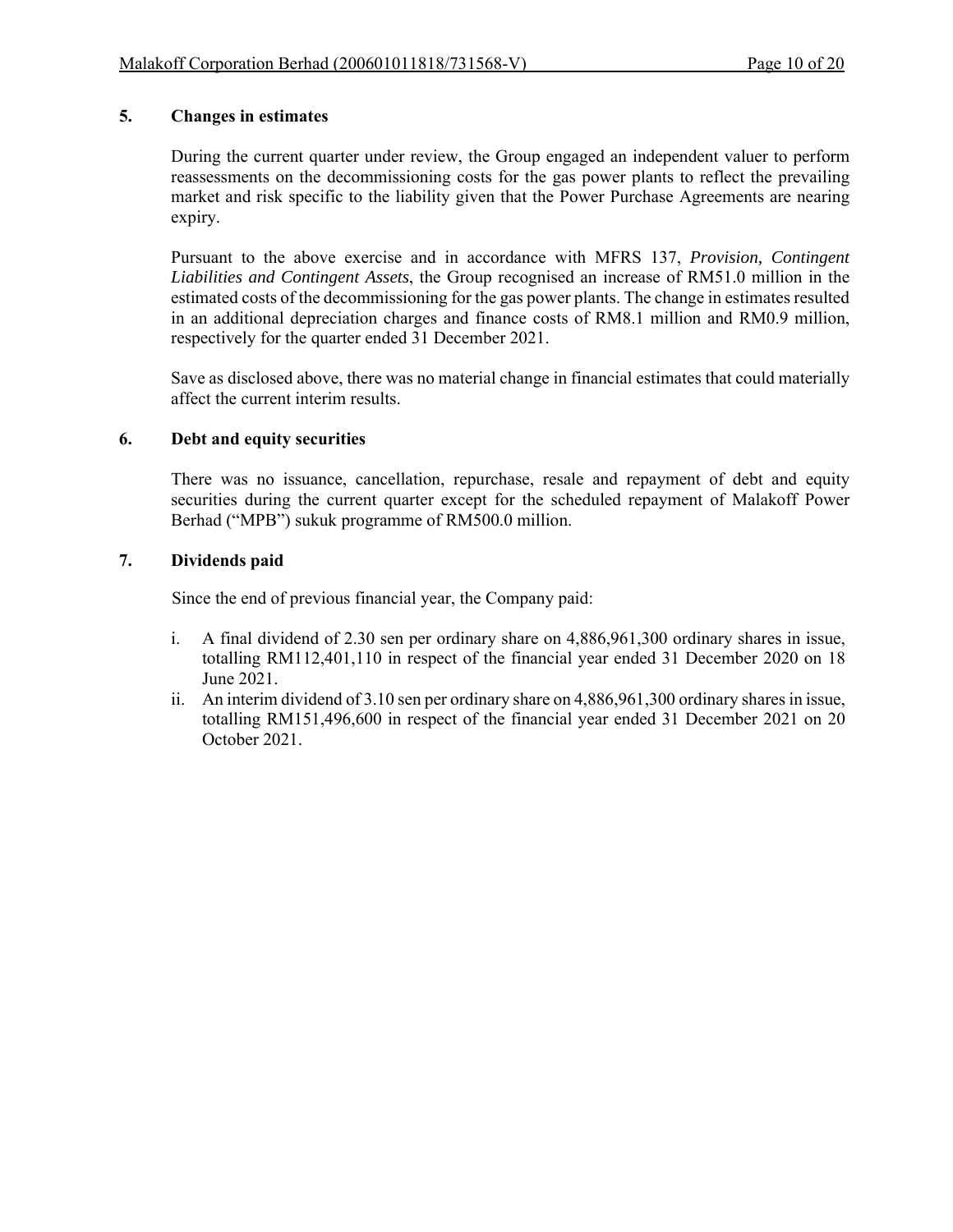#### **8.Segment reporting**

During the current financial year, with the addition of Alam Flora into the Group's strategic business units, the Managing Director/Chief Executive Officer has reviewed and recognised Waste Management and Environment services as one of the key focus areas in a manner consistent with current internal reporting provided to the Management for the allocation of resource and assessment of segment performance. Accordingly, the Group has restated the operating segment information for the corresponding financial year.

The Group's segmental reporting for the financial year ended 31 December 2021 is as follows:

|                                                               |               | Power generation         |               | Waste<br><b>Management</b><br>and<br><b>Environmental</b><br><b>Services</b> |               | <b>Others</b> |               |               | Elimination   |               |                          | Total                    |               |
|---------------------------------------------------------------|---------------|--------------------------|---------------|------------------------------------------------------------------------------|---------------|---------------|---------------|---------------|---------------|---------------|--------------------------|--------------------------|---------------|
|                                                               | Local         | Foreign                  | <b>Total</b>  | Local                                                                        | Local         | Foreign       | <b>Total</b>  | Local         | Foreign       | <b>Total</b>  | Local                    | Foreign                  | <b>Total</b>  |
|                                                               | <b>RM'000</b> | <b>RM'000</b>            | <b>RM'000</b> | <b>RM'000</b>                                                                | <b>RM'000</b> | <b>RM'000</b> | <b>RM'000</b> | <b>RM'000</b> | <b>RM'000</b> | <b>RM'000</b> | <b>RM'000</b>            | <b>RM'000</b>            | <b>RM'000</b> |
| Revenue<br>from<br>external<br>customers<br>Inter-<br>segment | 5,521,843     | $\sim$                   | 5,521,843     | 827,513                                                                      | 113,728       | $\sim$        | 113,728       |               |               | $\sim$        | 6,463,084                | $\overline{\phantom{a}}$ | 6,463,084     |
| revenue                                                       |               | $\overline{\phantom{0}}$ |               | $\sim$                                                                       | ,360,610      | 29,102        | ,389,712      | (1,360,610)   | (29, 102)     | (1,389,712)   | $\overline{\phantom{a}}$ |                          |               |
| Total<br>segment<br>revenue                                   | 5,521,843     |                          | 5,521,843     | 827,513                                                                      | 1,474,338     | 29,102        | 1,503,440     | (1,360,610)   | (29,102)      | (1,389,712)   | 6,463,084                |                          | 6,463,084     |
| Profit<br>after<br>tax                                        | 209,771       | 186,173                  | 395,944       | 227,609                                                                      | 134,141       | 82,439        | 216,580       | (448, 423)    | (92, 495)     | (540, 918)    | 123,098                  | 176,117                  | 299,215       |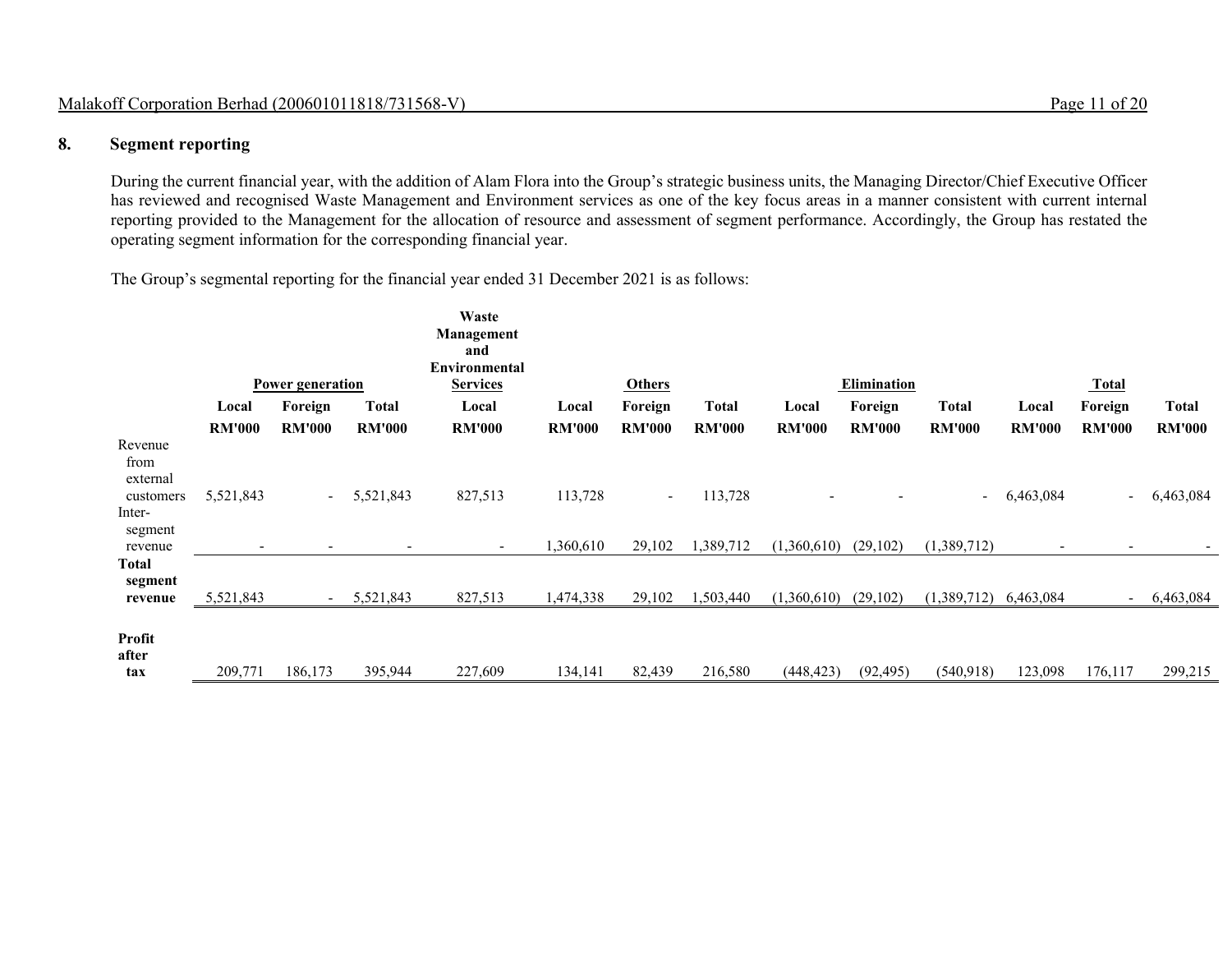# Malakoff Corporation Berhad (200601011818/731568-V) Page 12 of 20

The Group's segmental reporting for the corresponding financial year ended 31 December 2020 is as follows:

|                                                               |               |                          |               | Waste<br>Management<br>and<br>Environmental<br><b>Services</b> |               |               |               |               | <b>Elimination</b> |                          |                          |                          |               |
|---------------------------------------------------------------|---------------|--------------------------|---------------|----------------------------------------------------------------|---------------|---------------|---------------|---------------|--------------------|--------------------------|--------------------------|--------------------------|---------------|
|                                                               |               | Power generation         |               |                                                                |               | <b>Others</b> |               |               |                    |                          |                          | <b>Total</b>             |               |
|                                                               | Local         | Foreign                  | Total         | Local                                                          | Local         | Foreign       | Total         | Local         | Foreign            | <b>Total</b>             | Local                    | Foreign                  | <b>Total</b>  |
|                                                               | <b>RM'000</b> | <b>RM'000</b>            | <b>RM'000</b> | <b>RM'000</b>                                                  | <b>RM'000</b> | <b>RM'000</b> | <b>RM'000</b> | <b>RM'000</b> | <b>RM'000</b>      | <b>RM'000</b>            | <b>RM'000</b>            | <b>RM'000</b>            | <b>RM'000</b> |
| Revenue<br>from<br>external<br>customers<br>Inter-<br>segment | 5,323,480     | $\overline{\phantom{a}}$ | 5,323,480     | 827,261                                                        | 125,073       | 494           | 125,567       |               |                    | $\overline{\phantom{0}}$ | 6,275,814                | 494                      | 6,276,308     |
| revenue                                                       |               | $\overline{\phantom{a}}$ |               | $\sim$                                                         | 1,550,879     | 60,247        | 1,611,126     | (1,550,879)   | (60, 247)          | (1,611,126)              | $\overline{\phantom{a}}$ | $\overline{\phantom{a}}$ |               |
| Total<br>segment<br>revenue                                   | 5,323,480     | $\sim$                   | 5,323,480     | 827,261                                                        | 1,675,952     | 60,741        | 1,736,693     | (1,550,879)   | (60,247)           | (1,611,126)              | 6,275,814                | 494                      | 6,276,308     |
| Profit<br>after tax                                           | 393,006       | 165,366                  | 558,372       | 95,250                                                         | 270,203       | 23,242        | 293,445       | (536,100)     | (80, 898)          | (616,998)                | 222,359                  | 107,710                  | 330,069       |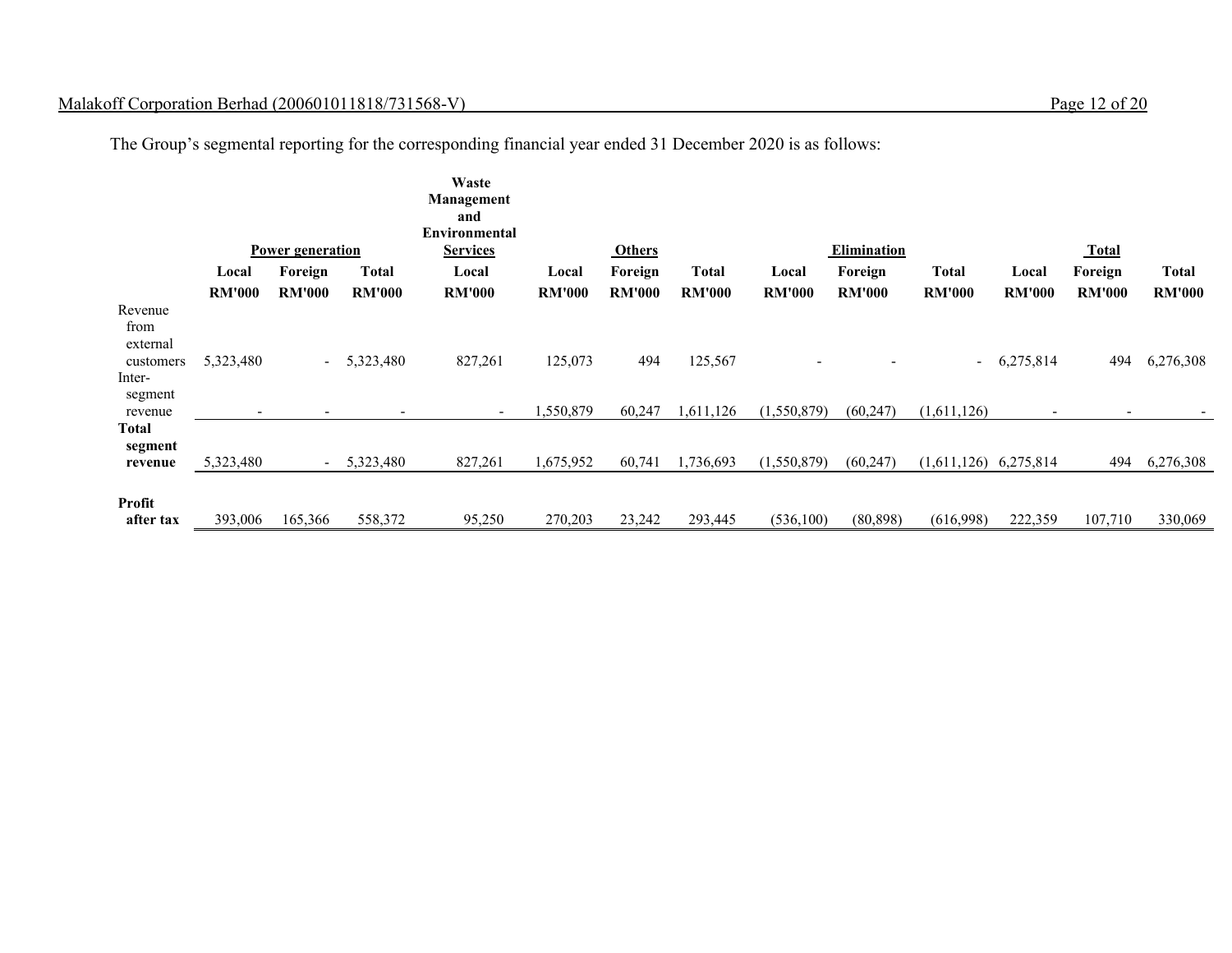### **9. Property, plant and equipment**

 There was no valuation of property, plant and equipment during the current quarter ended 31 December 2021 except for the amounts carried forward pertaining to certain Group properties that had been revalued in the past.

#### **10. Events subsequent to the end of current interim period**

There was no material event subsequent to the end of the current quarter ended 31 December 2021.

#### **11. Changes in composition of the Group**

- a) On 1 December 2021, Tuah Utama Sdn. Bhd. ("TUSB"), a wholly-owned subsidiary of the Company completed the acquisitions of 400,000 and 20,000 ordinary shares, representing the remaining 40% equity interest each in Green Biogas Sdn. Bhd. ("GBSB") and Southern Biogas Sdn. Bhd. ("SBSB") for cash considerations of RM374,799 and RM16,870, respectively. With the completion of the acquisitions, GBSB and SBSB became whollyowned subsidiaries of the Group.
- b) On 20 December 2021, TUSB, a wholly-owned subsidiary of the Company completed the disposals of its 65% equity interest each in Lubuk Paku Hidro Sdn. Bhd. ("LPHSB") and Batu Bor Hidro Sdn. Bhd. ("BBHSB") for a total cash consideration of RM2.0 million. With the completion of the disposals, LPHSB and BBHSB ceased to become subsidiaries of the Group.

#### **12. Significant events during the period**

During the current quarter, Port Dickson Power Berhad ("PDP"), a wholly-owned subsidiary of the Company, completed the disposal of four (4) units of used gas turbines and generators, related auxiliaries and spare parts (collectively referred to as "power plant assets") for a cash consideration of USD19 million.

These power plant assets were previously classified as current assets held for sale in accordance with MFRS 5, *Non-Current Assets Held for Sale and Discontinued Operations*.

#### **13. Changes in contingent liabilities or contingent assets**

There was no change in contingent liabilities or contingent assets since the last audited financial statements for the financial year ended 31 December 2020 except for the following bank guarantees issued to third parties:

|                          | 31.12.2021<br>RM'mil | 31.12.2020<br>RM'mil |
|--------------------------|----------------------|----------------------|
| Company and subsidiaries | 310.5                | 323.6                |

These guarantees mainly consist of performance bonds and security deposits for projects.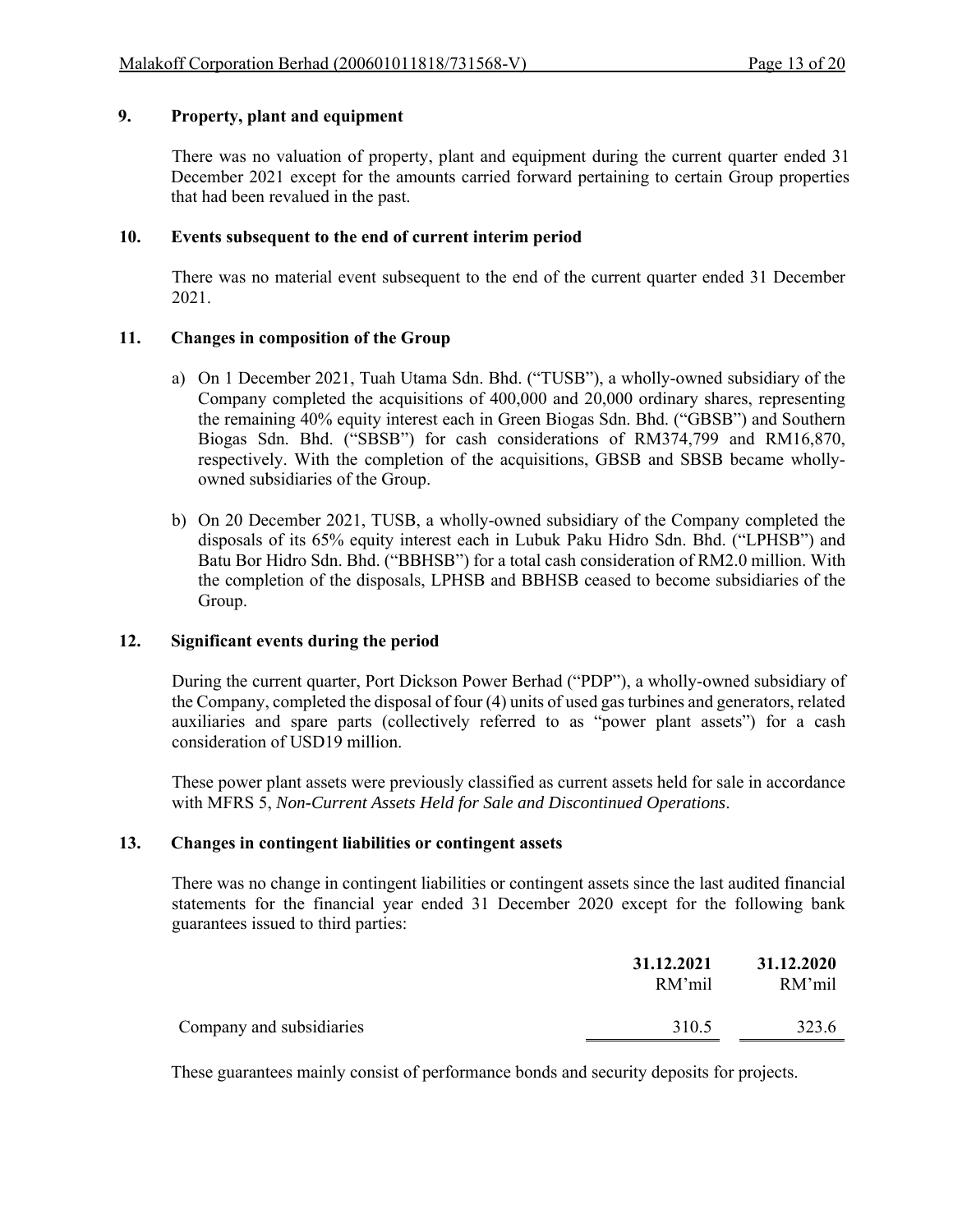# **14. Capital commitments**

 $15.$ 

Capital commitments of the Group not provided for in the interim financial report are as follows:

|                                   | 31.12.2021<br>RM'mil | 31.12.2020<br>RM'mil |
|-----------------------------------|----------------------|----------------------|
| Property, plant and equipment:    |                      |                      |
| Authorised and contracted for     | 81.3                 | 72.4                 |
| Authorised but not contracted for | 481.0                | 813.4                |
|                                   | 562.3                | 885.8                |
| <b>Related party transactions</b> |                      |                      |
|                                   | 31.12.2021           | 31.12.2020           |
|                                   | RM'mil               | RM'mil               |
| Associated company:               |                      |                      |
| Interest income on unsecured      |                      |                      |
| subordinated loan notes           | 16.1                 | 15.1                 |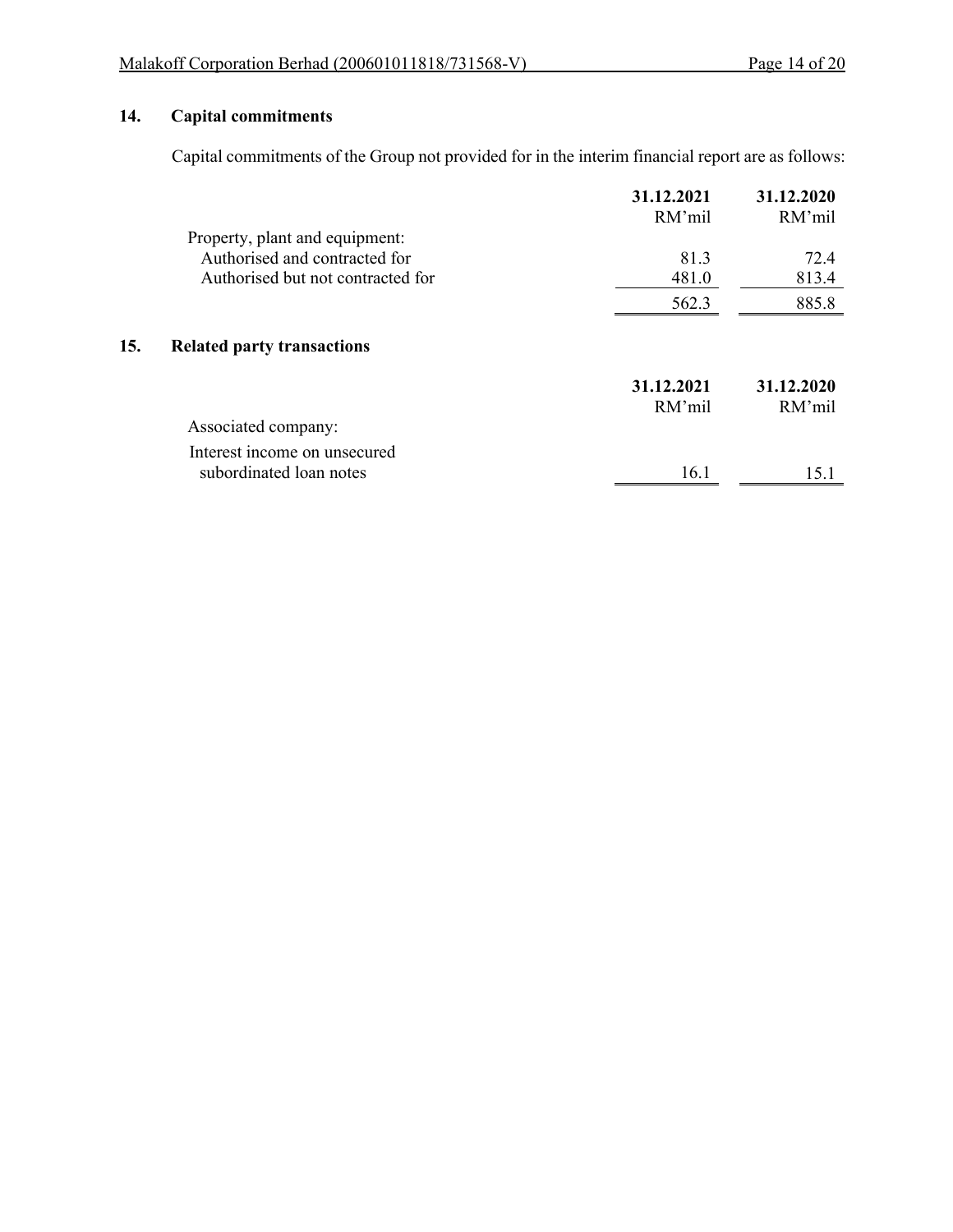#### **Additional information required by the Bursa Securities Listing Requirements**

#### **16. Review of performance**

#### **Quarter 4, 2021 vs Quarter 4, 2020**

For the quarter ended 31 December 2021, the Group recorded RM1,943.7 million in revenue, an increase of 28.4% from RM1,513.3 million reported in the corresponding quarter ended 31 December 2020, primarily due to higher energy payments recorded from Tanjung Bin Power Sdn. Bhd. ("TBP") on the back of higher applicable coal price ("ACP") and Segari Energy Ventures Sdn. Bhd. ("SEV") given the higher despatch factor. However, these were partially offset by lower energy and capacity payments from Tanjung Bin Energy Sdn. Bhd. ("TBE") as the plant was on outage due to Low-Pressure Turbine blade failure.

Conversely, the Group recorded lower profit before taxation of RM64.6 million, a decrease of 13.1% from RM74.3 million reported in the corresponding quarter ended 31 December 2020, primarily due to write-off of SEV's deferred expense, lower contribution from TBE impacted by lower capacity payment and impairment of assets caused by plant outage as well as higher operation and maintenance costs. However, these were partially moderated by higher contribution from TBP on the back of higher ACP as well as higher contributions from Alam Flora Sdn. Bhd. ("AFSB") and foreign investments in associates.

#### **Year-to-date, 2021 vs Year-to-date, 2020**

For the financial year ended 31 December 2021, the Group recorded RM6,463.1 million in revenue, an increase of 3.0% from RM6,276.3 million reported in the preceding year, primarily due to higher energy payment from TBP on the back of higher ACP, partially offset by lower energy payments recorded from gas power plants given the decrease in despatch factor.

The Group recorded higher profit before taxation of RM469.6 million, an increase of 5.6% from RM444.6 million reported in the preceding year, primarily attributed to higher contribution from TBP on the back of higher ACP as well as higher contributions from AFSB and foreign investments in associates. However, these were partially offset by write-off of SEV's deferred expense, lower contribution from TBE impacted by lower capacity payment and impairment of assets caused by plant outage as well as absence of TBE's settlement agreement with Alstom Power System and GE Power Services (Malaysia) Sdn. Bhd. (collectively referred as "GE") for the losses and damages incurred in relation to failure events which occurred between April 2017 and June 2019.

#### **17. Variation of results against immediate preceding quarter**

#### **Quarter 4, 2021 vs Quarter 3, 2021**

The Group recorded lower profit before taxation of RM64.6 million in current quarter compared with RM118.6 million in the immediate preceding quarter, primarily attributed to write-off of SEV's deferred expense and lower contribution from TBE impacted by lower capacity payment and impairment of assets caused by plant outage. However, these were moderated by higher contribution from TBP given the higher ACP and higher contribution from Alam Flora.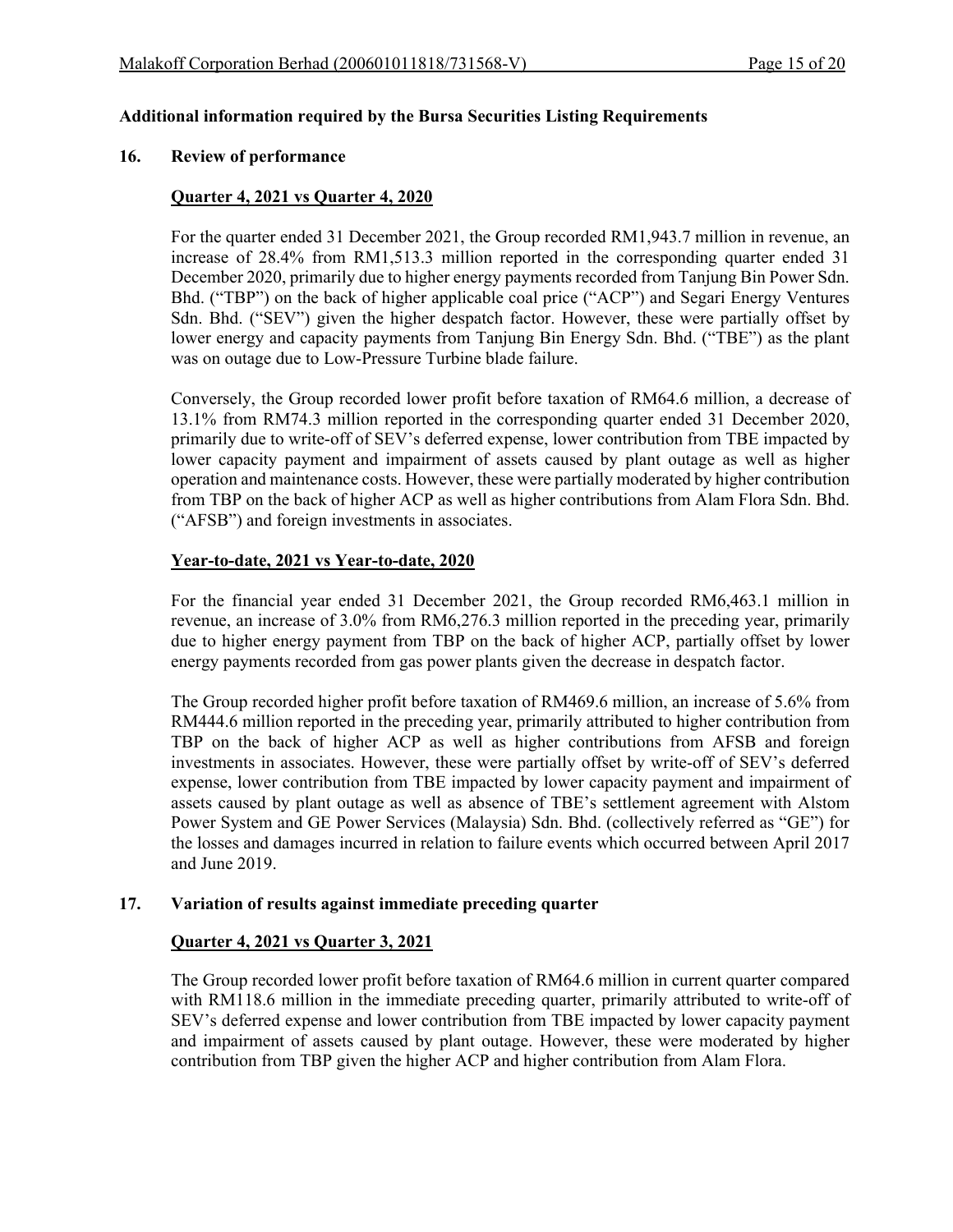#### **18. Current prospects**

Bank Negara Malaysia ("BNM") had recently reiterated that the Malaysian economy will expand between 5.5 percent and 6.5 percent this year, supported by continued expansion in global demand and higher private expenditure. Malaysia's high vaccination rate and robust external engine will enable the economy to reopen and gradually recover.

The Malaysia Renewable Energy Roadmap ("MyRER") released in December 2021 has formulated strategies to achieve the Government's committed target of 31% Renewable Energy ("RE") share in the national installed capacity mix and to further decarbonize the power generation sector until 2035 by maintaining affordability and system stability. MyRER outlines a strategic framework through the implementation of four technology-based pillars, namely solar, bioenergy, hydro and new sources supported by key initiatives such as leveraging electricity market reform for RE opportunities, improving access to financing, shaping human capital and infrastructure, and increasing system flexibility.

The Group continues to leverage on the Government's transition to a low-energy carbon system and expands its RE portfolio with a long-term target of 1,400 MW by 2031. In October 2021, the Group signed a Solar Power Purchase Agreement ("SPPA") with UMW Kayaba for a Rooftop Solar Project with a capacity of 1.25 MWp. Malakoff also received a Letter of Award from Keretapi Tanah Melayu Berhad (KTMB) / Railway Asset Corporation (RAC) on 15 December 2021 for rooftop solar projects. To date, the Group has secured rooftop solar projects with a total capacity of 24.8 MWp.

On the Environmental Solutions front, Alam Flora continues to make progress on the development of its Construction and Development Waste Facility (120 tonnes per day) in the state of Pahang which is expected to commence operations in second quarter 2022.

Based on the foregoing, the Group expects overall performance to remain satisfactory for the financial year ending 31 December 2022.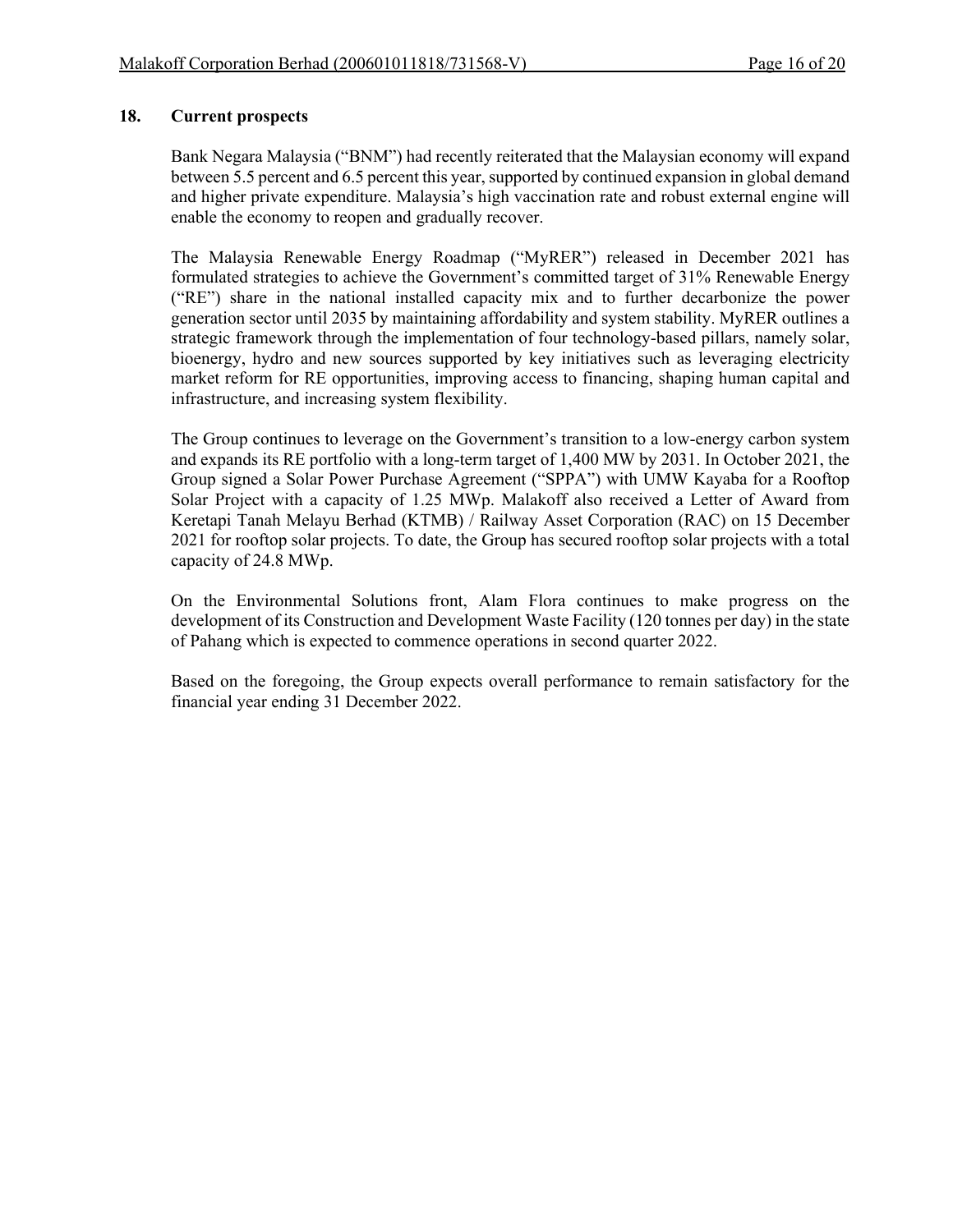#### **19. Profit before tax**

Profit before tax is stated after (crediting)/charging the following items:

|                           | 3 months<br>ended<br>31.12.2021<br>RM'mil | 3 months<br>ended<br>31.12.2020<br>RM'mil | <b>Cumulative</b><br>12 months<br>ended<br>31.12.2021<br>RM'mil | <b>Cumulative</b><br>12 months<br>ended<br>31.12.2020<br>RM'mil |
|---------------------------|-------------------------------------------|-------------------------------------------|-----------------------------------------------------------------|-----------------------------------------------------------------|
| Finance income            | (18.4)                                    | (26.9)                                    | (106.7)                                                         | (163.5)                                                         |
| Finance costs             | 167.2                                     | 179.7                                     | 682.6                                                           | 744.7                                                           |
| Depreciation              | 243.0                                     | 225.5                                     | 923.4                                                           | 888.6                                                           |
| Amortisation of           |                                           |                                           |                                                                 |                                                                 |
| intangibles assets        | 80.6                                      | 80.3                                      | 320.2                                                           | 321.2                                                           |
| Net (gain on reversal)/   |                                           |                                           |                                                                 |                                                                 |
| loss on impairment of     |                                           |                                           |                                                                 |                                                                 |
| financial instruments     | (2.3)                                     | 0.7                                       | 16.1                                                            | 20.0                                                            |
| Write-off of other        |                                           |                                           |                                                                 |                                                                 |
| receivables               | 206.4                                     |                                           | 206.4                                                           |                                                                 |
| Property, plant and       |                                           |                                           |                                                                 |                                                                 |
| equipment written off     | 2.6                                       | (0.2)                                     | 2.6                                                             | 6.8                                                             |
| Net foreign exchange loss | 0.1                                       | 2.7                                       | 0.1                                                             | 4.3                                                             |

#### **20. Profit forecast or profit guarantee**

The Group did not issue any profit forecast or profit guarantee for the current quarter.

## **21. Tax expense**

|                      | 3 months<br>ended<br>31.12.2021<br>RM'mil | 3 months<br>ended<br>31.12.2020<br>RM'mil | <b>Cumulative</b><br>12 months<br>ended<br>31.12.2021<br>RM'mil | Cumulative<br>12 months<br>ended<br>31.12.2020<br>RM'mil |
|----------------------|-------------------------------------------|-------------------------------------------|-----------------------------------------------------------------|----------------------------------------------------------|
| Current tax expense  | 121.4                                     | 62.9                                      | 316.9                                                           | 238.8                                                    |
| Deferred tax expense | (79.5)                                    | (39.8)                                    | (146.5)                                                         | (124.3)                                                  |
| Total tax expense    | 41.9                                      | 23.1                                      | 170.4                                                           | 114.5                                                    |

The Group's effective tax rate for the current financial year was higher than the statutory income tax rate due to certain expenses not deductible for tax purposes.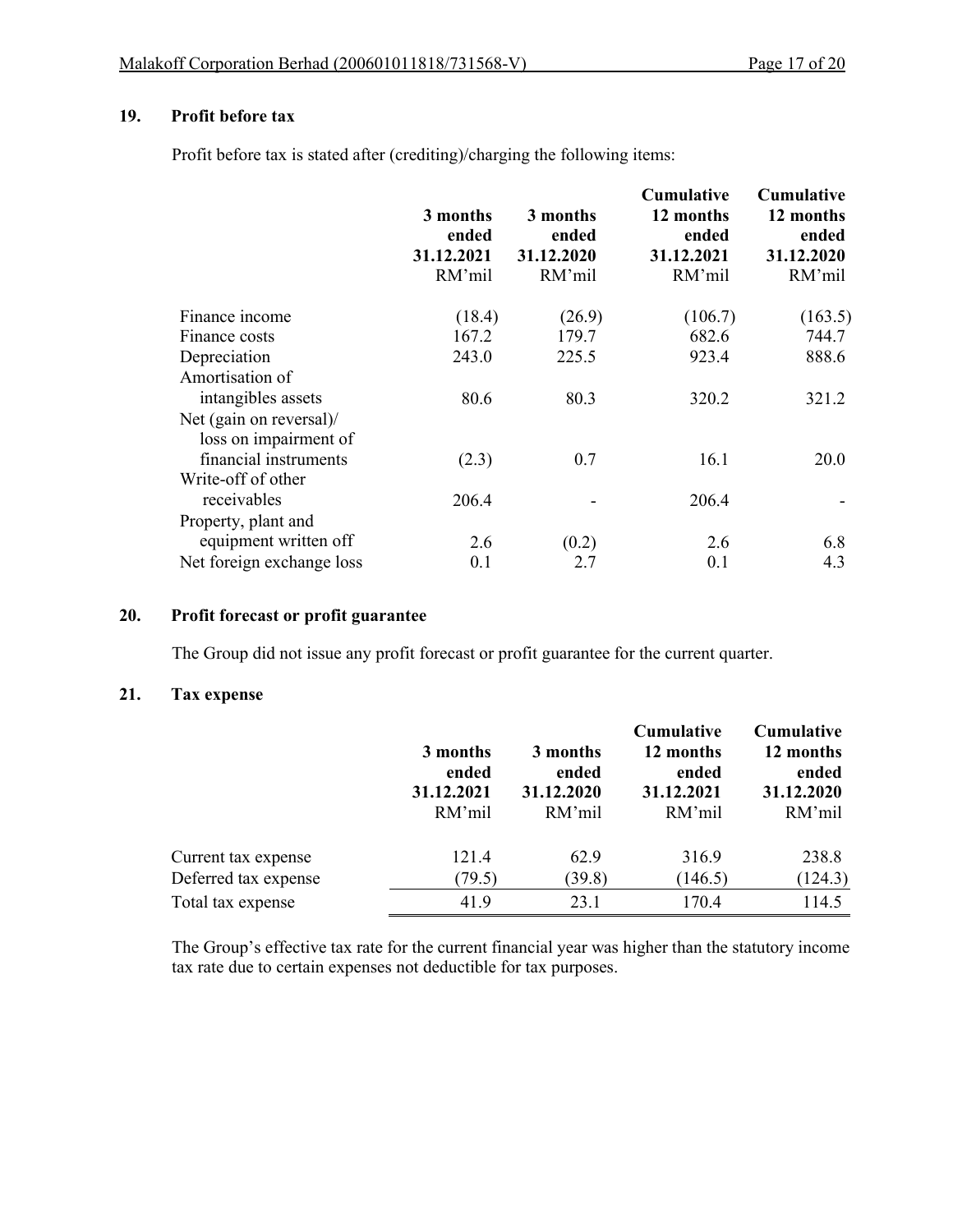#### **22. Borrowings**

|                                           | 31.12.2021<br>RM'mil | 31.12.2020<br>RM'mil |
|-------------------------------------------|----------------------|----------------------|
| Current                                   |                      |                      |
| Secured<br>$\overline{\phantom{a}}$       | 1,258.9              | 1,164.7              |
| Non-current                               |                      |                      |
| Secured<br>$\overline{\phantom{a}}$       | 8,556.9              | 9,687.4              |
| Unsecured<br>$\qquad \qquad \blacksquare$ | 30.0                 | 30.0                 |
|                                           | 8,586.9              | 9,717.4              |
|                                           | 9,845.8              | 10,882.1             |
|                                           |                      |                      |

The breakdown of Group borrowings by currency is as follows:

|                     | 31.12.2021 | 31.12.2020 |
|---------------------|------------|------------|
|                     | RM'mil     | RM'mil     |
| Functional currency |            |            |
| $- RM$              | 9,575.1    | 10,592.9   |
| - USD               | 270.7      | 289.2      |
|                     | 9,845.8    | 10,882.1   |

#### **23. Changes in material litigation**

*i) Proceedings by the Public Prosecutor of Algeria against Almiyah Attilemcania SpA ("AAS")* 

There were no material changes during the quarter under review.

*ii) International Chamber of Commerce International Court of Arbitration ("ICC") Arbitration No. 24250/DDA between Algerian Energy Company SPA ("AEC" or "Claimant") and (1) Tlemcen Desalination Investment Company SAS ("TDIC"), (2) Hyflux Limited ("Hyflux") and (3) Malakoff Corporation Berhad ("MCB") (collectively "Respondents") in relation to Souk Tleta Seawater Desalination Plant in Tlemcen, Algeria* 

In response to AEC's Statement of Claim dated 2 August 2021, MCB and TDIC had on 17 December 2021 filed their Statement of Defence, together with technical, quantum / financial and legal expert reports, refuting AEC's claims.

On 13 January 2022, Hyflux submitted a request for suspension of the arbitration in view of its liquidation process in Singapore. Upon consideration of the request and the responses from AEC as well as MCB and TDIC, the Arbitral Tribunal on 8 February 2022 decided to reject Hyflux's request and order the arbitration to continue.

*iii) Singapore International Arbitration Centre Arbitration No. 278 of 2018 Claim 1 (formerly Main Action) between Prai Power Sdn Bhd ("PPSB") (as Claimant) and (1) GE Energy Parts, Inc ("GE Energy Parts"), (2) GE Power Systems (Malaysia) Sdn Bhd ("GE Power Systems"), (3) General Electric International, Inc ("GE International"), and (4) General Electric Company ("GE") (collectively "GE Entities") (as Respondents); and*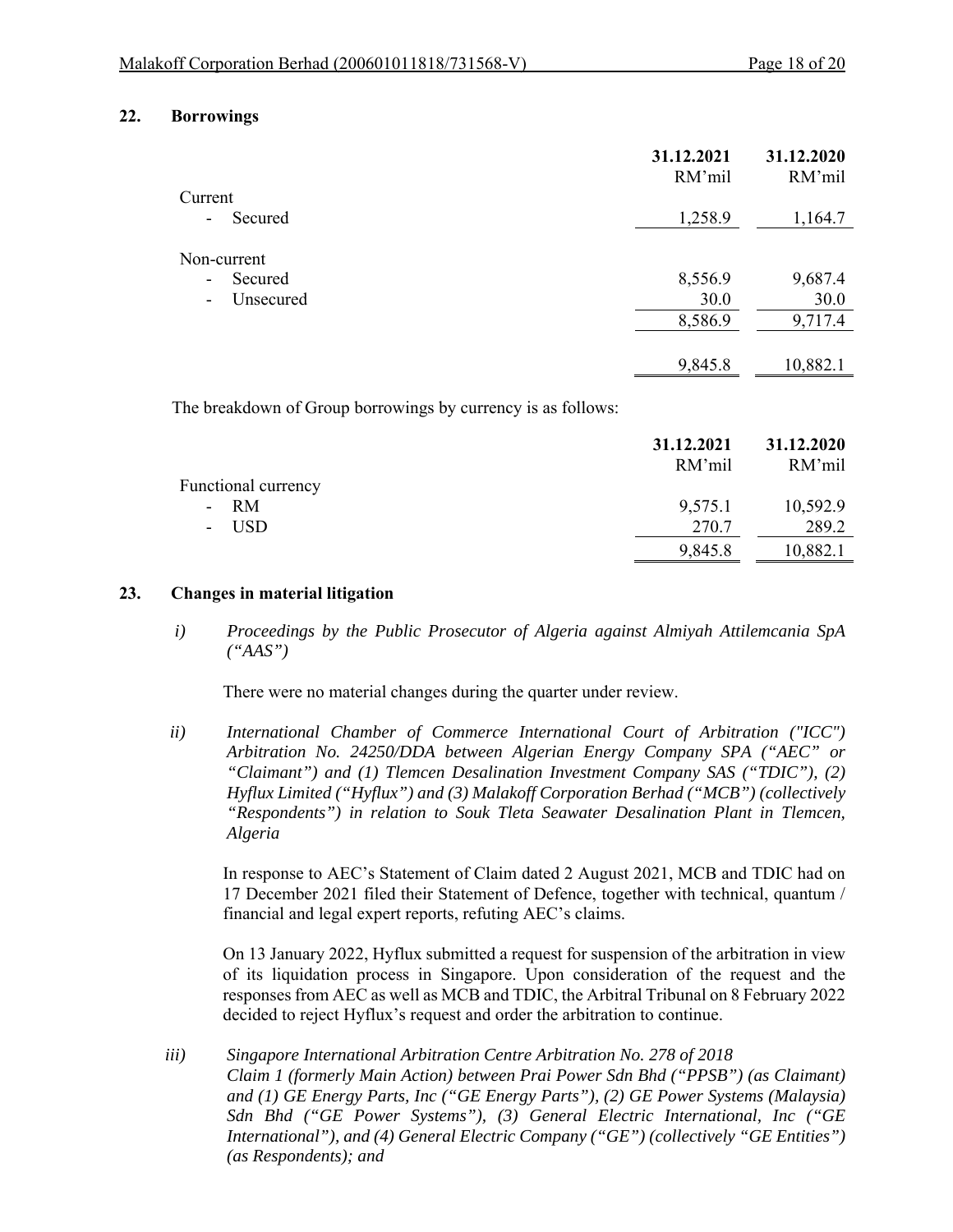*Claim 2 (formerly Third Party Claim) between GE Entities (as Claimants) and (1) Malakoff Power Berhad ("MPB"), and (2) Malakoff Corporation Berhad ("MCB") (collectively "Malakoff Entities") (as Respondents), in relation to Prai Power Plant* 

Following discussions among the parties to both Claim 1 and Claim 2, PPSB has on 3 January 2022 written to the Arbitral Tribunal to seek its approval of parties' proposed revisions to the procedural timetable in the arbitration. Parties are awaiting the Arbitral Tribunal's approval of the revisions to the procedural timetable.

*iv) Asian International Arbitration Centre ("AIAC") Arbitration No. ADM-831-2020 between Tanjung Bin Energy Sdn Bhd ("TBE" or "Claimant") and Consortium HSL-TGE-GASB, comprising (1) HSL Constructor Pte Ltd, (2) HSL Constructor Sdn Bhd, (3) Tecgates Engineering (M) Sdn Bhd and (4) Gema Antara Sdn Bhd (collectively "Contractors" or "Respondents") in relation to the Coal Unloading Jetty and Associated Bulk Material Handling System at Tanjung Bin Energy Power Plant ("Arbitration")* 

TBE has on 26 January 2022 entered into an agreement with the Contractors for the full and final resolution of the disputes and differences which are the subject of the Arbitration. Consequently, TBE and the Contractors shall request the arbitral tribunal to issue an order for the termination of the Arbitration and take any other steps necessary for the Arbitration to be terminated.

#### **24. Dividend Payable**

Announcement on the final dividend for the financial year ended 31 December 2021 will be made upon the conclusion of the Audited Financial Statements in March 2022.

#### **25. Earnings per ordinary share**

|                                                                                 | 3 months<br>ended<br>31.12.2021 | 3 months<br>ended<br>31.12.2020 | <b>Cumulative</b><br>12 months<br>ended<br>31.12.2021 | <b>Cumulative</b><br>12 months<br>ended<br>31.12.2020 |
|---------------------------------------------------------------------------------|---------------------------------|---------------------------------|-------------------------------------------------------|-------------------------------------------------------|
| Basic/Diluted Earnings per Ordinary Share                                       |                                 |                                 |                                                       |                                                       |
| Profit for the period/year<br>attributable to owners of the<br>Company (RM mil) | 9.2                             | 41.6                            | 254.5                                                 | 286.6                                                 |
| Weighted average number<br>of ordinary shares (mil)                             | 4,887.0                         | 4,887.0                         | 4,887.0                                               | 4,887.0                                               |
| Basic/diluted earnings per<br>ordinary share (sen)                              | 0.19                            | 0.85                            | 5.21                                                  | 5.86                                                  |